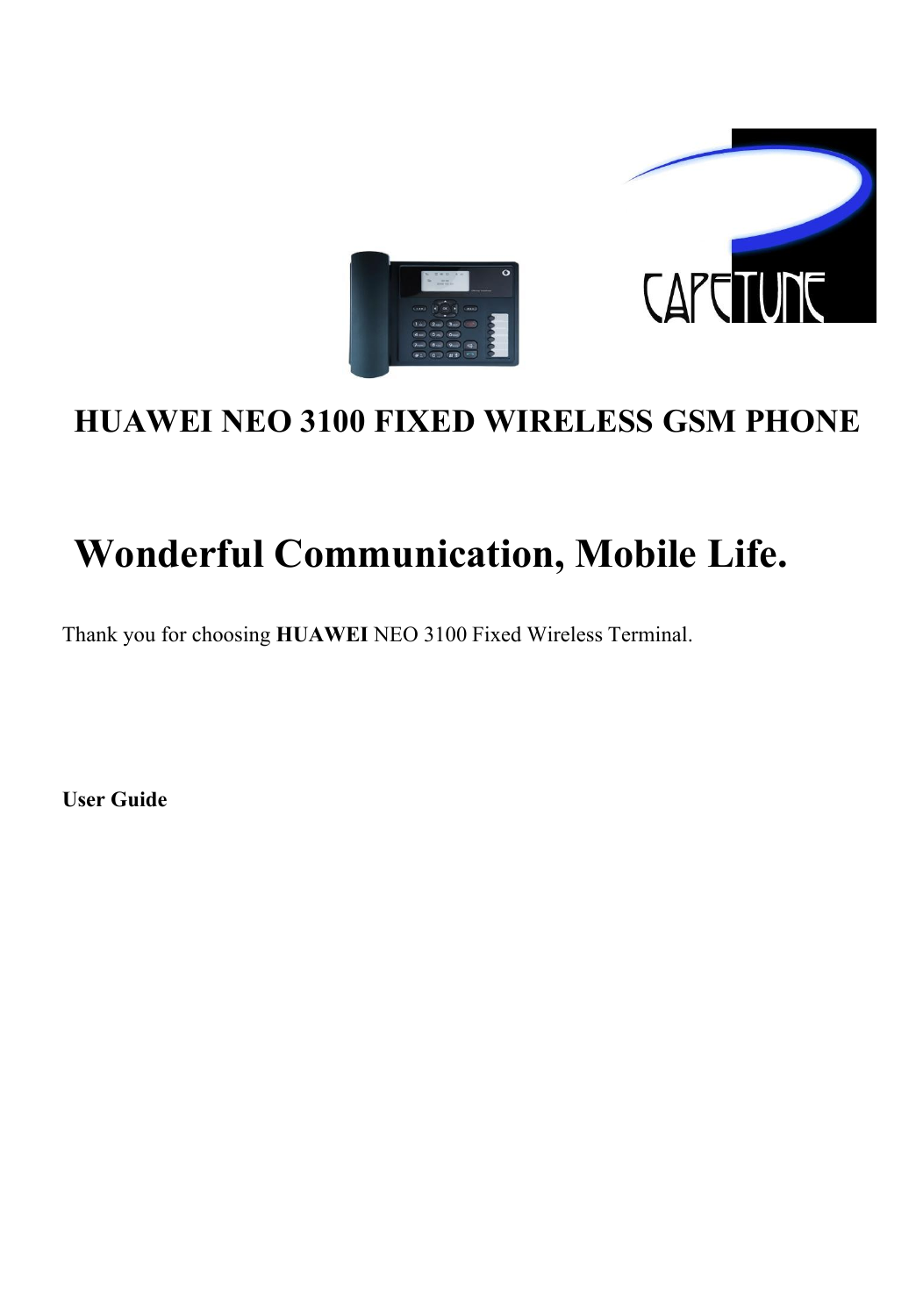## **Copyright © Huawei Technologies Co., Ltd. 2009. All rights reserved.**

No part of this document may be reproduced or transmitted in any form or by any means without prior written consent of Huawei Technologies Co., Ltd.

The product described in this manual may include copyrighted software of Huawei Technologies Co., Ltd and possible licensors. Customers shall not in any manner reproduce, distribute, modify, decompile, disassemble, decrypt, extract, reverse engineer, lease, assign, or sublicense the said software, unless such restrictions are prohibited by applicable laws or such actions are approved by respective copyright holders under licenses.

#### **Trademarks and Permissions**

HUAWEI, and *Ve*are trademarks or registered trademarks of Huawei Technologies Co., Ltd.

Other trademarks, product, service and company names mentioned are the property of their respective owners.

### **Notice**

Some features of the product and its accessories described herein rely on the software installed, capacities and settings of local network, and may not be activated or may be limited by local network operators or network service providers, thus the descriptions herein may not exactly match the product or its accessories you purchase.

Huawei Technologies Co., Ltd reserves the right to change or modify any information or specifications contained in this manual without prior notice or obligation.

#### **NO WARRANTY**

THE CONTENTS OF THIS MANUAL ARE PROVIDED "AS IS". EXCEPT AS REQUIRED BY APPLICABLE LAWS, NO WARRANTIES OF ANY KIND, EITHER EXPRESS OR IMPLIED, INCLUDING BUT NOT LIMITED TO, THE IMPLIED WARRANTIES OF MERCHANTABILITY AND FITNESS FOR A PARTICULAR PURPOSE, ARE MADE IN RELATION TO THE ACCURACY, RELIABILITY OR CONTENTS OF THIS MANUAL.

TO THE MAXIMUM EXTENT PERMITTED BY APPLICABLE LAW, IN NO CASE SHALL HUAWEI TECHNOLOGIES CO., LTD BE LIABLE FOR ANY SPECIAL, INCIDENTAL, INDIRECT, OR CONSEQUENTIAL DAMAGES, OR LOST PROFITS, BUSINESS, REVENUE, DATA, GOODWILL OR ANTICIPATED SAVINGS.

### **Import and Export Regulations**

Customers shall comply with all applicable export or import laws and regulations and will obtain all necessary governmental permits and licenses in order to export, re-export or import the product mentioned in this manual including the software and technical data therein.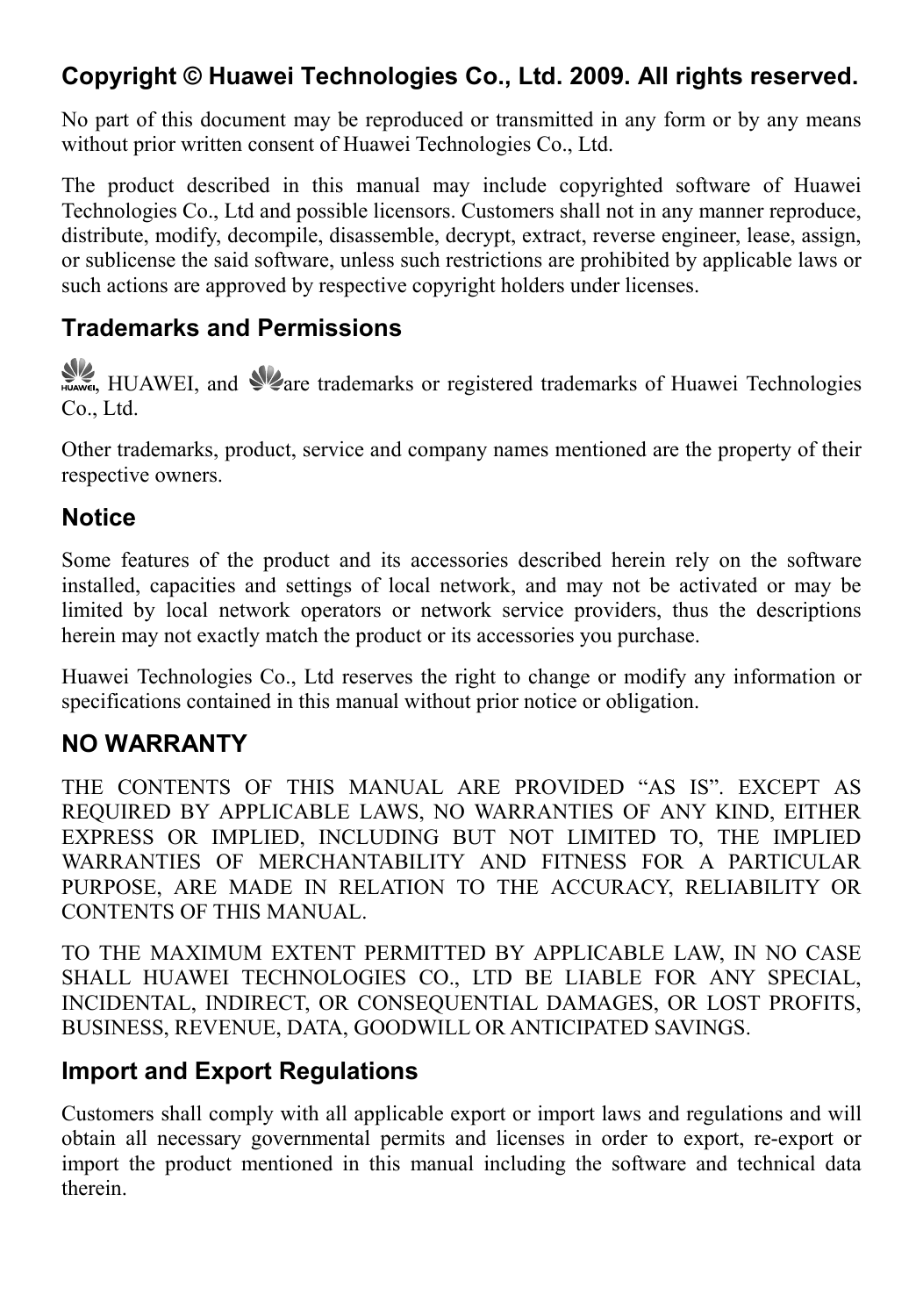## **Table of Contents**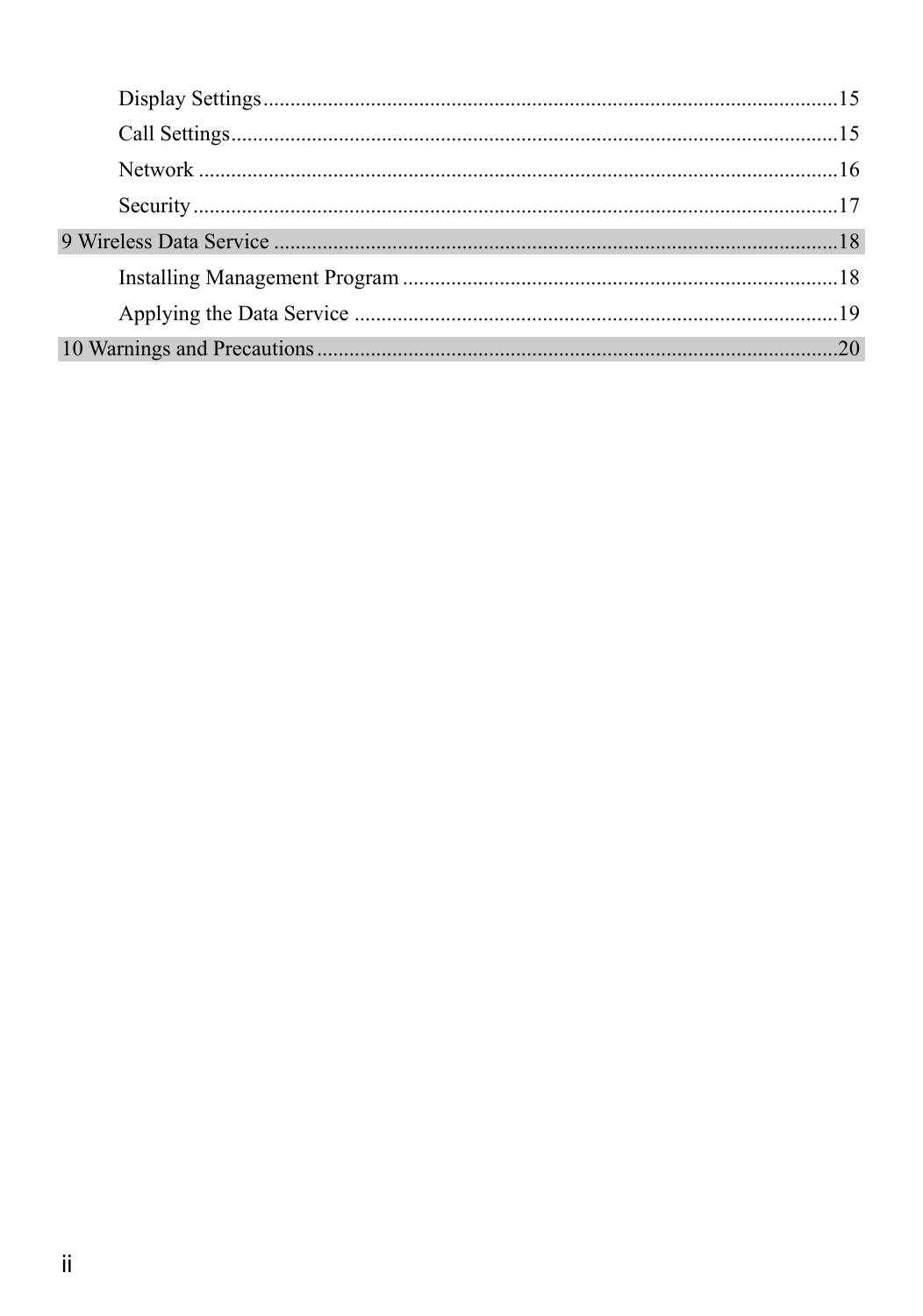## **1** Introduction

## **Appearance**

## **Note:**

The figures are only for your reference. The actual color and shape are subject to the delivered product.

**Front View** 



| No.           | <b>Item</b>           | <b>Description</b>                                                                                                         |
|---------------|-----------------------|----------------------------------------------------------------------------------------------------------------------------|
| 1             | Left soft key         | • Access the main <b>Menu</b> in standby mode.<br>• Select the option displayed on the lower left corner of the<br>screen. |
| $\mathcal{L}$ | Scroll keys           | • Access the shortcut screen in standby mode.<br>• Adjust the volume during a call.                                        |
| 3             | <b>Right soft key</b> | • Access the Contacts screen in standby mode.<br>Select the option displayed on the lower right corner of<br>the screen.   |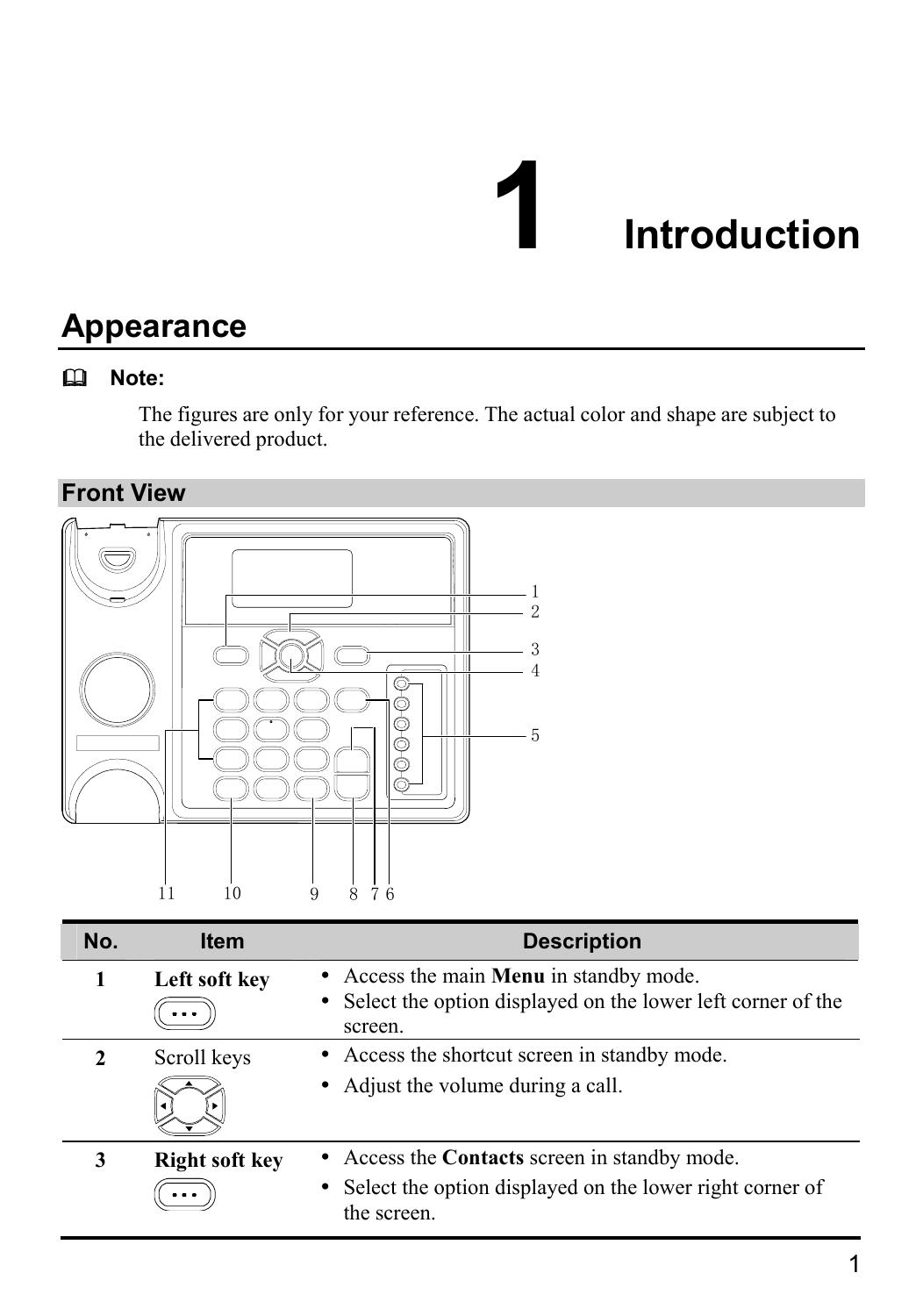| No.              | <b>Item</b>     | <b>Description</b>                                                                                       |
|------------------|-----------------|----------------------------------------------------------------------------------------------------------|
| $\boldsymbol{4}$ | OK key          | • Access the main <b>Menu</b> in standby mode.                                                           |
|                  | ОΚ              | Select the option displayed on the lower left corner of the<br>display screen.                           |
| 5                | Shortcut keys   | Speed dial a phone number.<br>$\bullet$                                                                  |
|                  |                 | Select Settings > Phone settings > Shortcuts to assign a<br>$\bullet$<br>shortcut key to a phone number. |
| 6                | End key         | • End a call or reject an incoming call.                                                                 |
|                  | m               | Press and hold it to power on or off.                                                                    |
|                  |                 | Return to the standby mode.<br>$\bullet$                                                                 |
| 7                | Hands-free key  | Make or answer a call without lifting the handset.                                                       |
|                  | ☞               | Cancel the dialing that is in hands-free mode.                                                           |
|                  |                 | End the call that is in hands-free mode.                                                                 |
| 8                | Call/Redial key | • Make or answer a call.                                                                                 |
|                  |                 | • View dialed calls in standby mode.                                                                     |
| 9                | $#$ key         | Press and hold it to switch between the silent and normal<br>profiles.                                   |
|                  |                 | Switch on or off the input mode of T9 in editing mode.                                                   |
|                  |                 | Mark or unmark a record.                                                                                 |
| 10               | * key           | Press and hold it to lock the keyboard in standby mode.                                                  |
|                  |                 | Switch between different input methods in editing mode.                                                  |
| 11               | Number keys     | Enter numbers and characters.                                                                            |

## **Back and Side View**



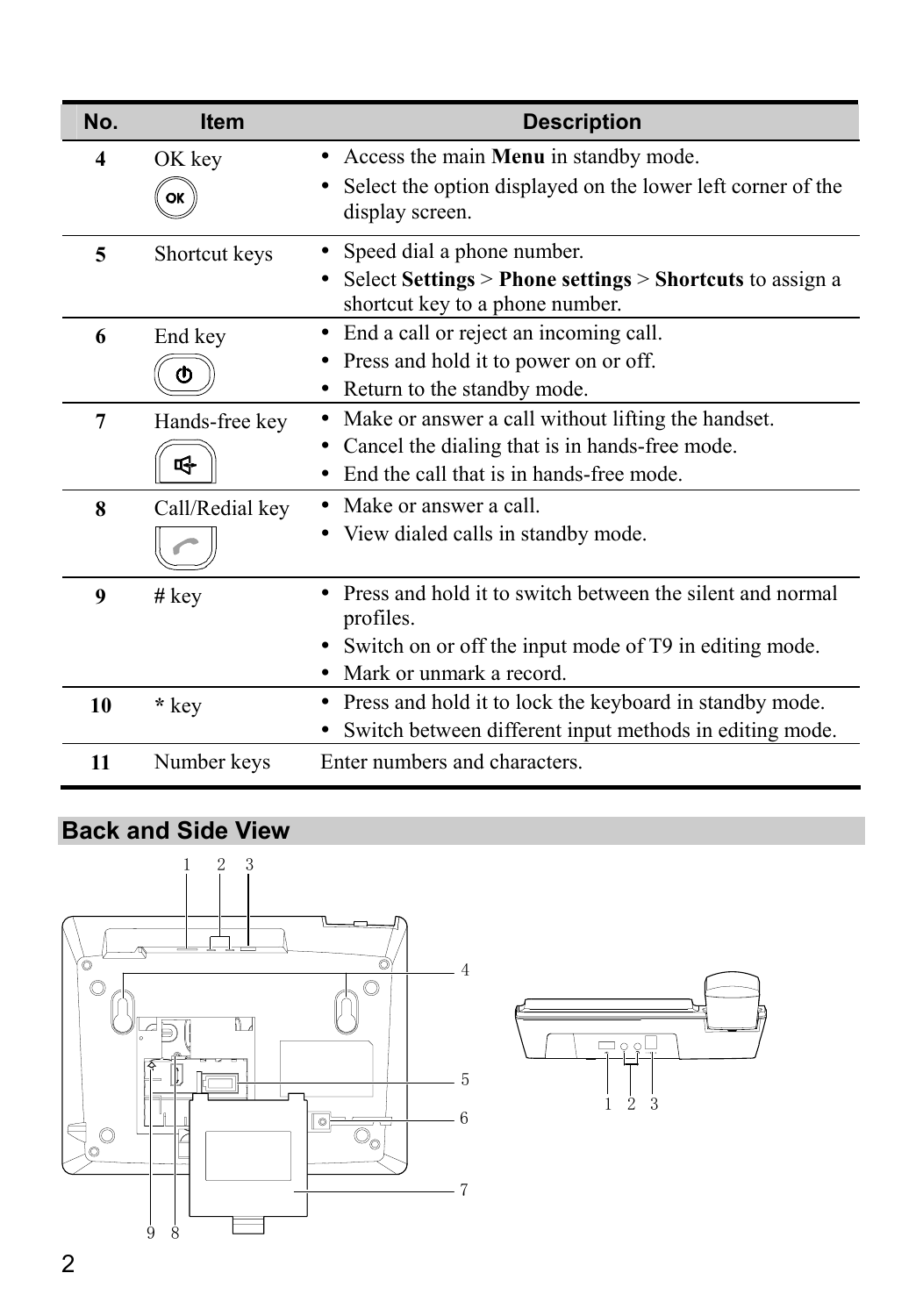| No. | <b>Item</b>             | No. | <b>Item</b>                   |
|-----|-------------------------|-----|-------------------------------|
|     | Data port               | 2   | Headset jack                  |
|     | Power jack              | 4   | Wall-mounting brackets        |
|     | Battery container       | 6   | Coiled cord jack on main unit |
|     | Battery container cover | 8   | SIM card slot                 |
|     | Battery cord jack       |     |                               |

#### **Icons**

| Icon | <b>Description</b>      | Icon | <b>Description</b>       |
|------|-------------------------|------|--------------------------|
| Yul  | Network signal strength |      | Calling                  |
| о    | Alarm clock is on       | ĸ    | No service               |
| ⊠    | Message received        | Φ    | Hands-free mode          |
| ≻    | Voice message received  |      | Powered by power adapter |
|      | Keypad lock             | Œ    | Battery power level      |
|      | In silent profile       | 的    | 3G network               |
|      | Line 2 is selected      |      |                          |

## **Installation**

## **Installing the SIM Card**



## **Caution:**

The SIM card and its golden contact can be easily damaged by a scratch or bend. Be careful when installing or removing the SIM card.

Power off the device and remove the power supply cable. Install the SIM card according to the following figure. Make sure that the golden contact on the SIM card is facing downwards.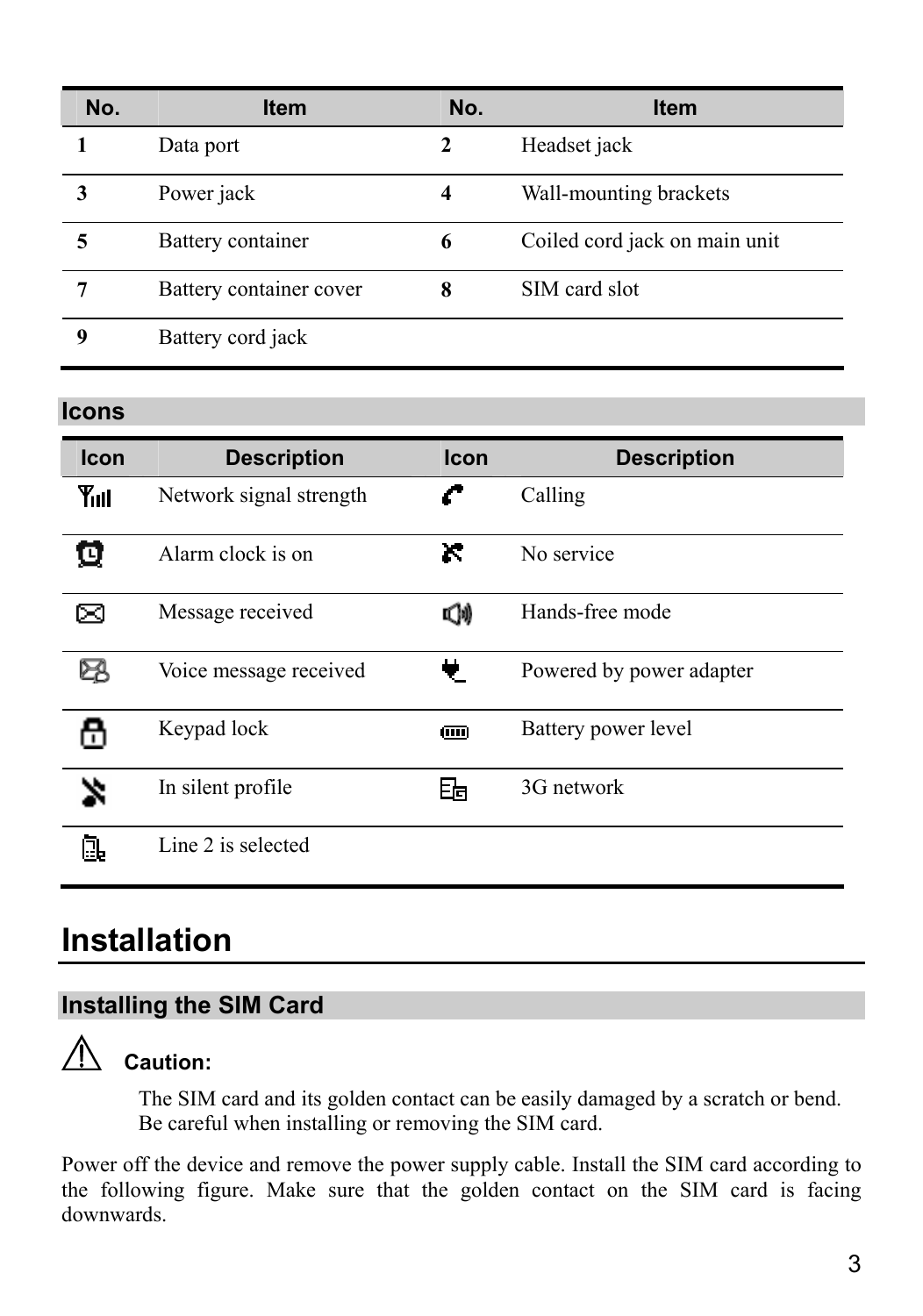

## **Installing the Battery**

Power off the device and remove the power supply cable. Install the battery according to the following figure. Make sure that the battery cord plug matches the battery jack. Do not insert the battery reversely.



## **Installing the Power Adapter**

- 1. Install the battery based on the battery installation steps.
- 2. Connect one end of the power adapter cable to the device and the other to the power socket.
- 3. The battery charging icon is displayed on the screen. The battery charging icon becomes static when the battery is fully charged.

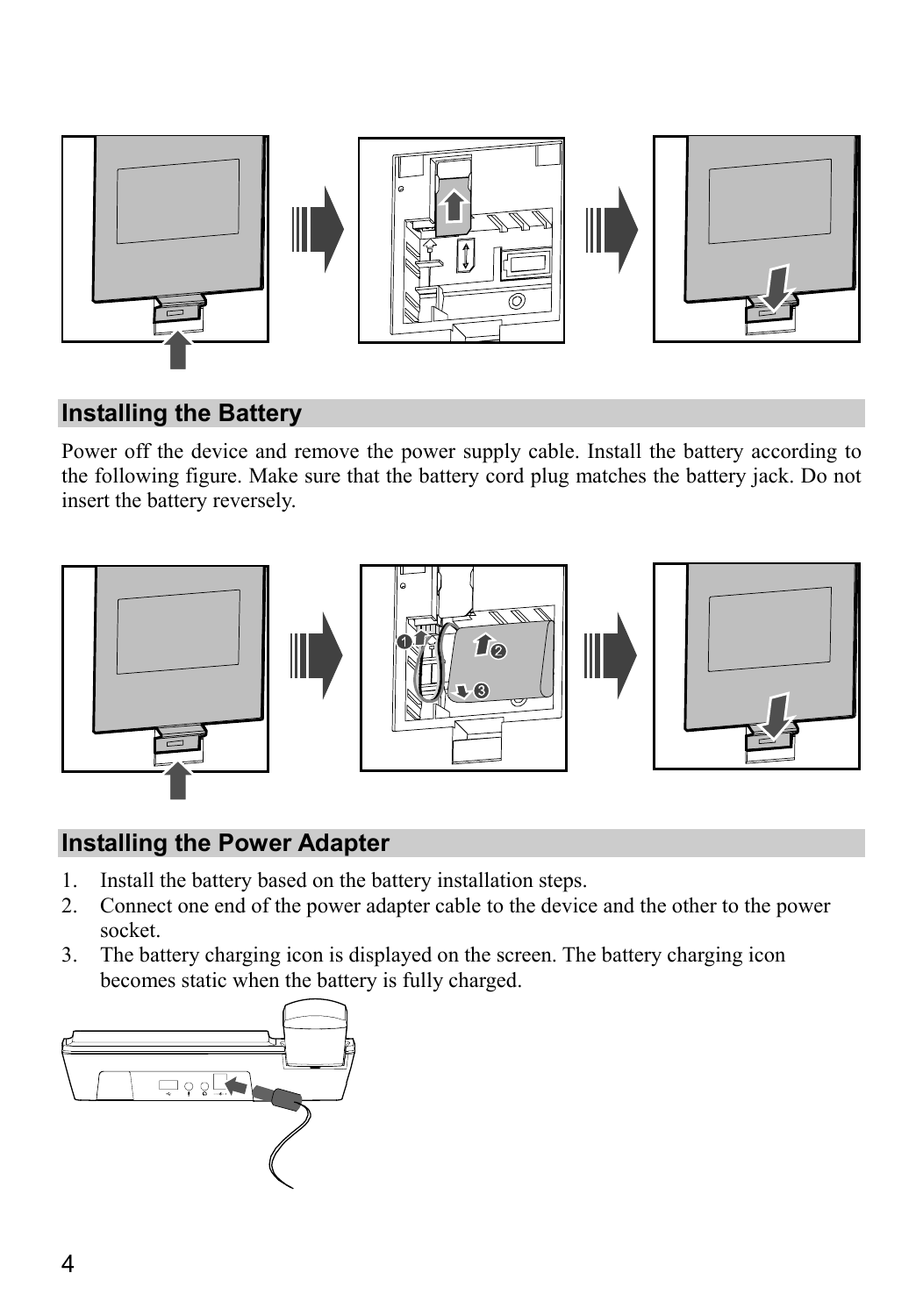## **Note:**

- Remove the battery if the device is left unused for a long period.
- If the battery has not been used for a long time or the battery is exhausted, the screen of the device may not function when you charge the battery again. This is normal. After the battery is being charged for a while, you can power on the device for use.

## **Installing the Headset (Optional)**

The device supports headset jack. For the choice of your headset, consult your service provider.



## **Connecting the Device to a PC**

#### **Note:**

- Power off the device and then disconnect it from the power adapter before connecting.
- Use the data service suite provided by the manufacturer.

The device can be connected to a PC to provide data services. You need to purchase the data service suite. For details, consult your service provider.



## **Validating**

After installing the device, you can make a call to check whether it is correctly installed.

1. Press and hold  $\circledcirc$  to power on your device. After connecting the device to the

power socket, the  $\bullet$  icon appears, indicating that the device is powered normally.

2. In the standby mode, the signal strength icon  $\overline{\mathsf{Y}}$ ull appears normally.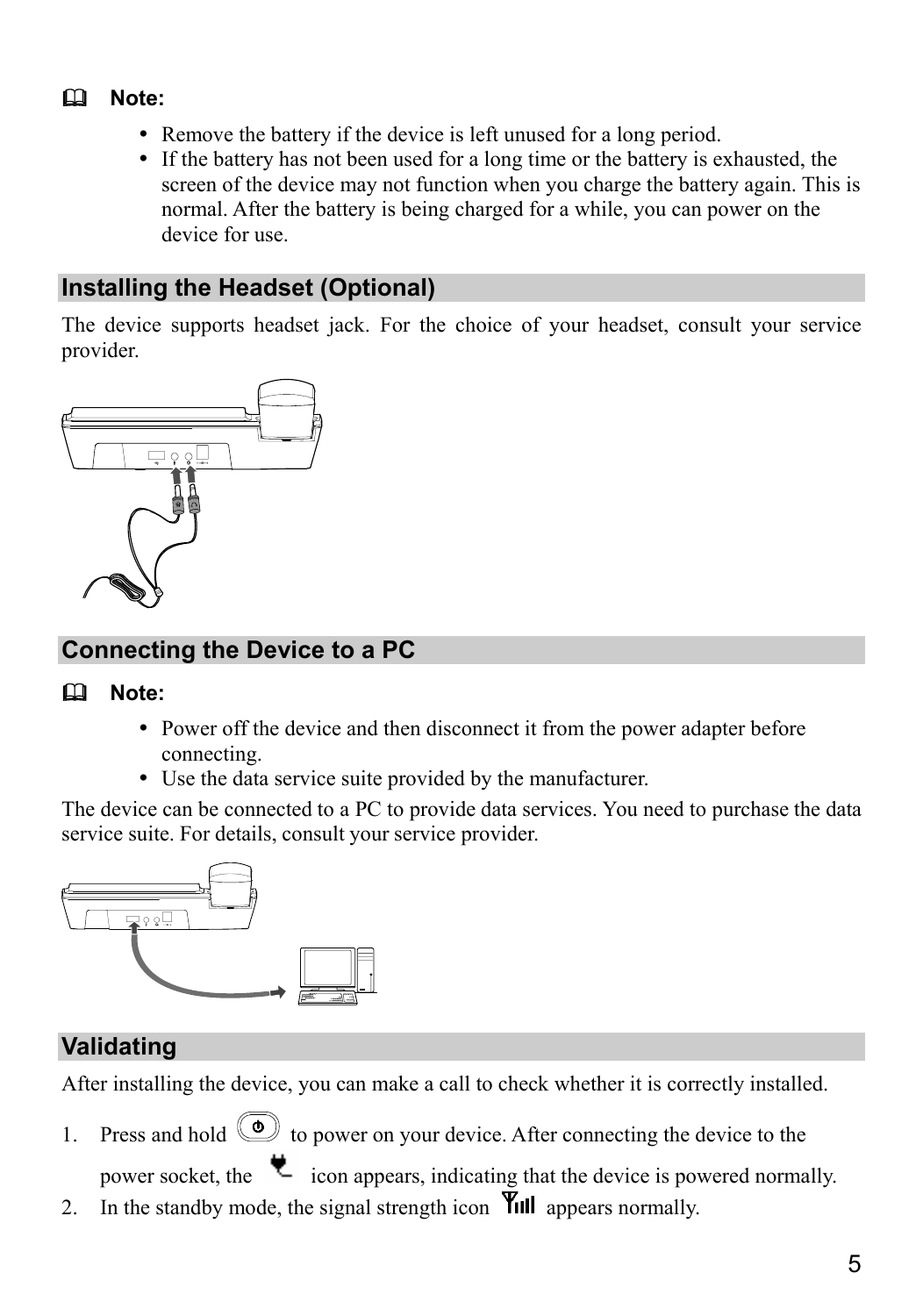3. Lift the handset. If you are able to make a call, it indicates that the device is installed correctly.

## **Text Input**

#### **Note:**

- Press \* key to switch between input methods.
- Press # key to enable or disable T9 method.
- Press 1 key to display the list of symbol.
- Press **Right soft key** to delete the letter in front of the cursor.

#### **T9 Input Method**

Press each key carrying the desired letter once, and then the predictive text scheme will present the available words composed by the letters you have entered in the drop-down list.

#### **Traditional Input Method**

When T9 input method is off, you can use the traditional input method. Repeatedly press the key that carries the letter to be entered when it appears on the screen.

#### **"123" Numeric Input Method**

In a text editing screen, press and hold the character/number keys to enter corresponding numeric characters.

You can also press successively the **\*** key to switch to the "123" numeric input method, and enter corresponding numeric characters by pressing the character/number keys.

#### **Symbol Input Method**

Your device provides an independent symbol input method.

For example, to enter ":" with the symbol input method, you can just press the scroll keys to select ":" from the symbol list and then press  $\circledcirc$ .

### **Inputting Different Languages**

In editing mode, select **Options** > **Input language** to set the language for the text.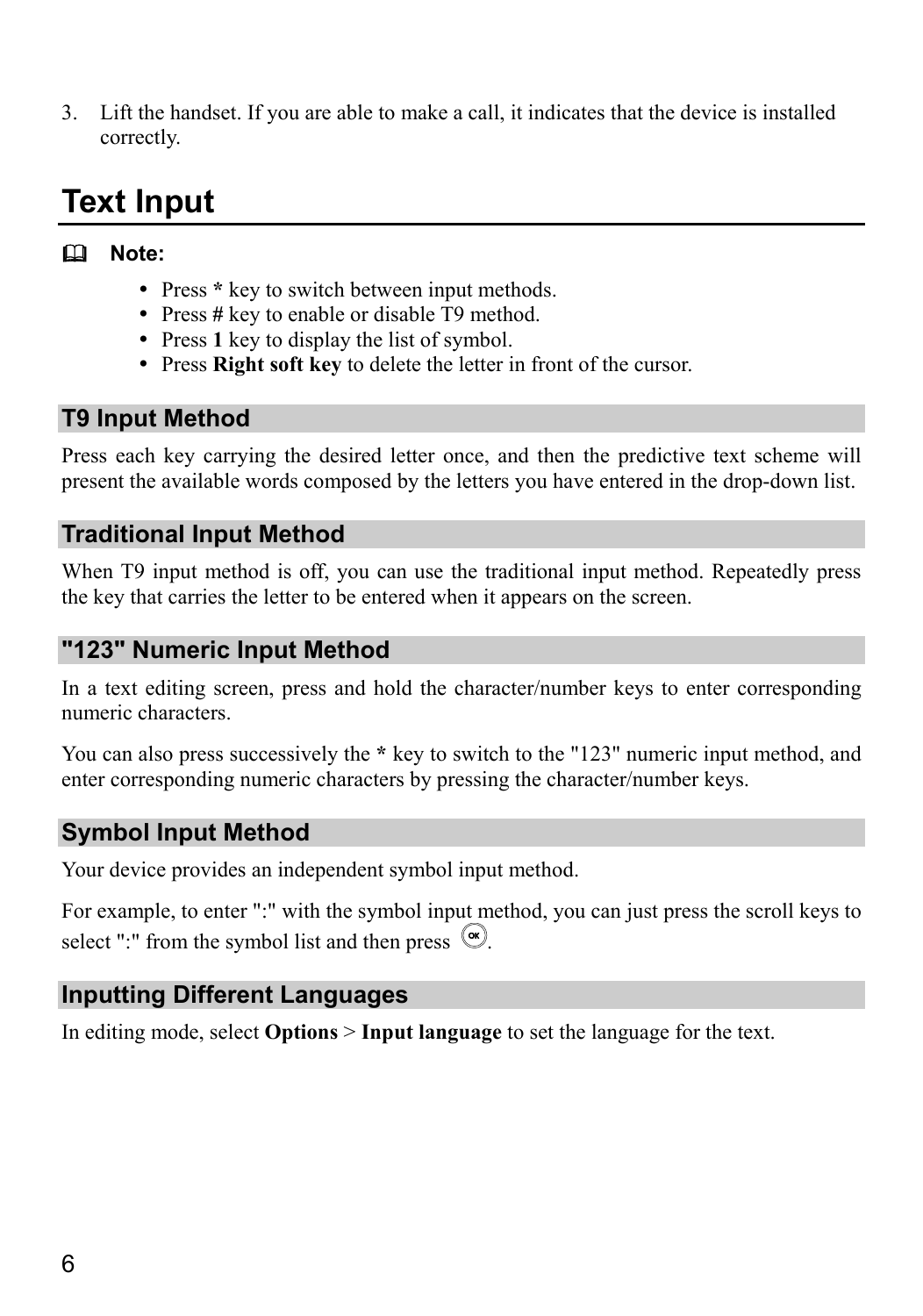## **2 Basic Operations**

## **Using the Menu**

- 1. In the standby mode, press **Left soft key** to display the main menu.
- 2. Press  $\sum$  or  $\sum$  to move around the menus, and then press **Left soft key** to select items.
- 3. If the menu contains further submenus, repeat Step 2.
- 4. Use the selected function according to the prompts on the screen.
- 5. Press **Right soft key** to return to the previous menu.
- 6. Press  $\circledcirc$  to return to the standby mode.

## **Making or Answering Calls**

## **Making a Voice Call**

- 1. Enter or edit a number in one of the following ways:
- Enter a phone number through the keypad.
- y Select a number from **Call Log**.
- y Select a number from **Contacts**.
- 2. Press  $\bigcup$  to dial.
- $\overline{3}$  Press  $\overline{3}$  to end the call.

## **Answering or Rejecting a Voice Call**

When there is an incoming call, press  $\Box$   $\Box$  **Left soft key** or lift the handset to answer it. Press  $\circledcirc$  to reject it.

## **Operations during a Voice Call**

During a voice call, you can select **Options** to perform the operations.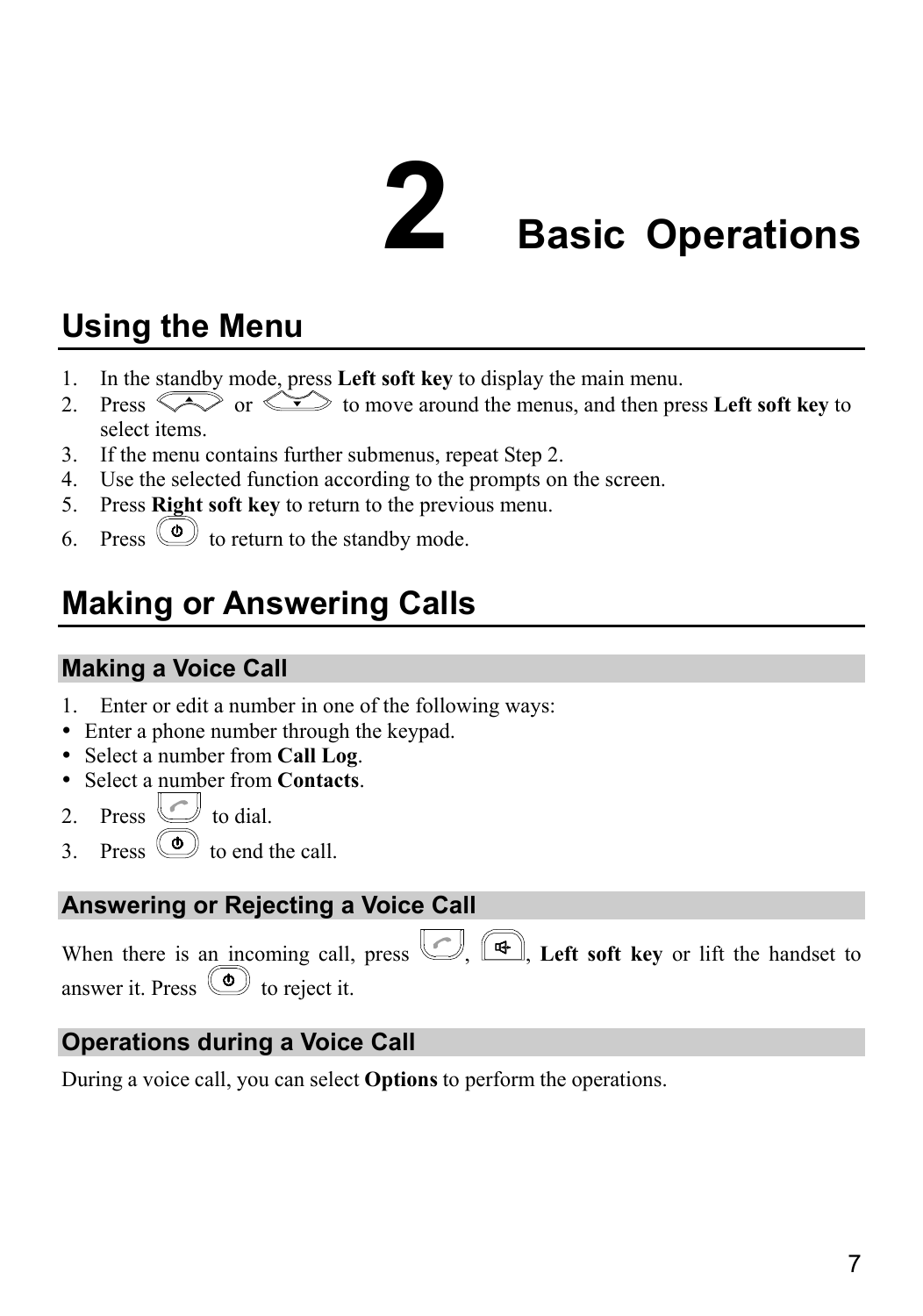## **3 Contacts**

## **Making Calls from Contacts**

- 1. In the **Contacts** screen, select **Phone** or **SIM**.
- 2. Select a contact and select **Options** > **Voice call**. Alternatively, you can select **Edit before call** to edit the number before making the call.

## **Searching for a Contact**

- 1. In the **Contacts** screen, select **Phone** or **SIM**.
- 2. Select **Options** > **Search**, and then enter the contact name. The contact will be displayed.

In the **Phone** or **SIM** screen, enter a string contained in the contact name. Then the contacts whose names contain this string are displayed.

## **Groups**

## **Adding/Deleting Group Members**

- 1. In the **Contacts** screen, select **Groups**.
- 2. Select a group and press  $\circledcirc$  to view the details.
- 3. Select **Options** > **Add**. Select a contact and press  $\heartsuit$ . The member you add will be displayed in the group member list.

To delete a group member, select a member from the group member list, and then select **Options** > **Delete**.

### **Managing a Group**

- 1. In the **Contacts** screen, select **Groups**.
- 2. Select a group and select **Options** for the following options: **Details**, **Rename**, **Create message**, **Delete**.

#### **Note:**

You cannot rename or delete any group preset in your device.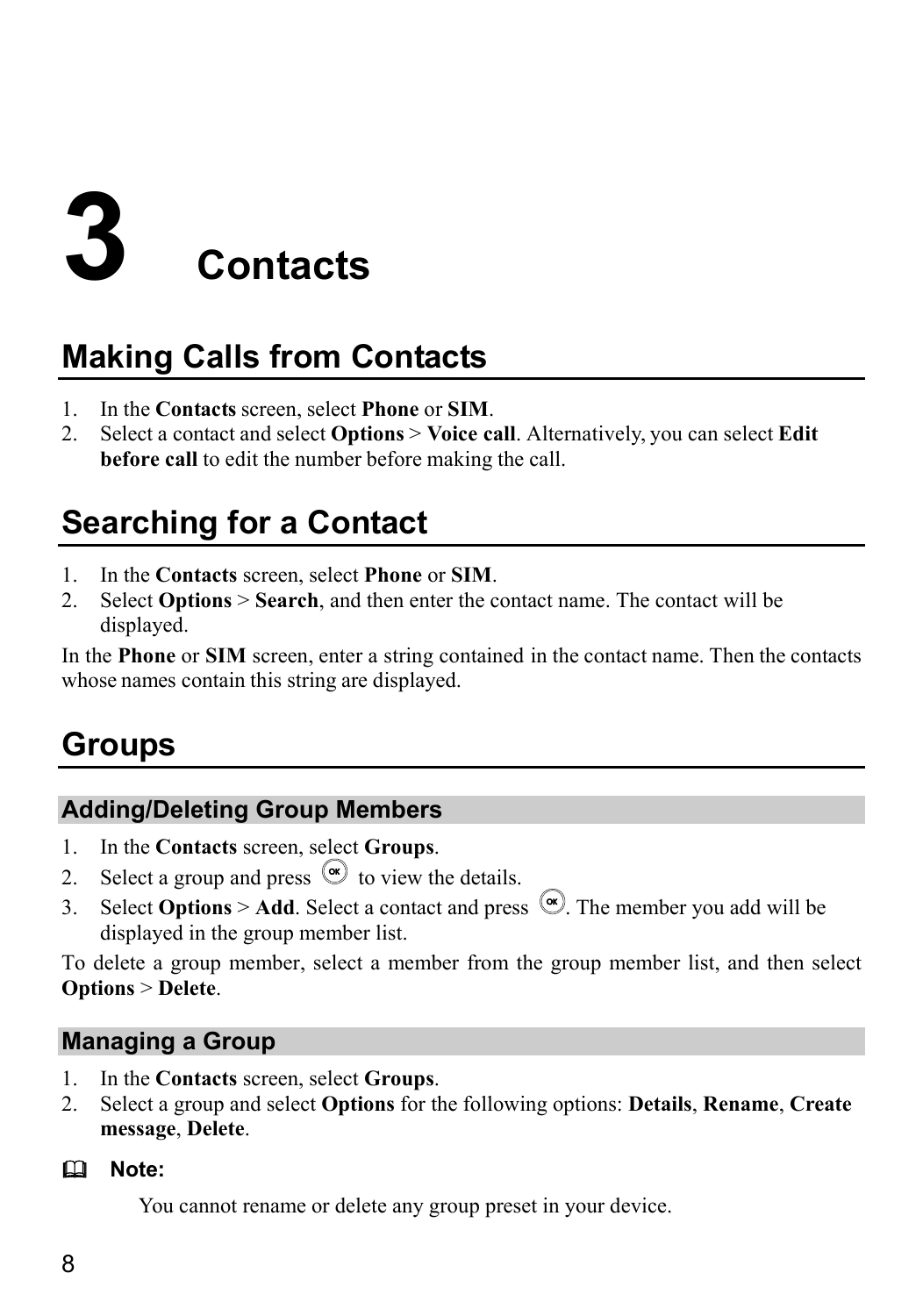#### **Other Operations**

In **Contacts** screen, select one of the following options.

- View the contacts in the device.
- View the contacts in the SIM card.
- View the groups of the contacts.
- Copy all the contacts from your device to the SIM card or from your SIM card to the device.
- Delete all the contacts from your device or from your SIM card.
- View the memory status of both your device and SIM card.

In the **Contacts** screen, select **Phone** or **SIM**. Then select **Options** for the following options.

- View the details of a contact.
- Edit the number before making a call.
- Send a message to the selected contact.
- Create a new contact.
- Make a voice call.
- Enter the contact name you are searching for.
- Copy one or more contacts from your device to the SIM card or from your SIM card to the device.
- Copy the marked contacts to the device or to the SIM card.
- Assign often-used numbers to speed dialing keys "2" to "9".
- Delete the selected contact.
- Mark/unmark a record or all records in your device and SIM card.
- Sort the contacts in the device and the SIM card or to set an alert before saving.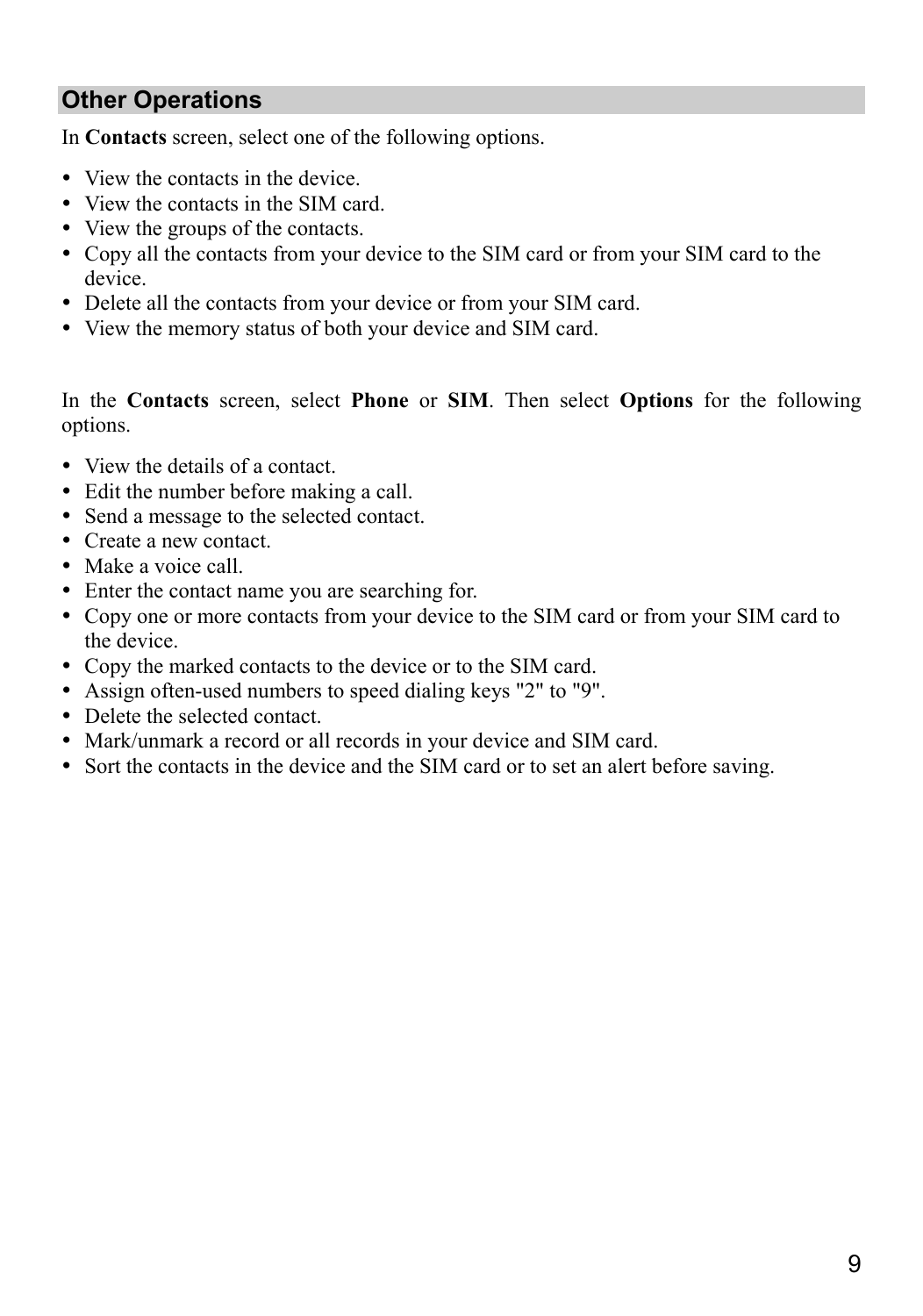## **4 Messages**

## **Creating a Text Message**

- 1. Select **Messages** > **Write SMS**.
- 2. In the message editing screen, select **Options** to perform operations in the option list.
- 3. After editing the message, press  $\circledcirc$  key to add a recipient's number.
- 4. Press  $\circledcirc$  key to send the message.

#### **Note:**

The maximum number of English letters in a single text message is 160. If the characters you entered exceed this limit, the text is divided into two or more continuous messages when it is sent.

## **Viewing a Text Message**

Your device provides three mailboxes for message. **Inbox** stores received messages. **Drafts** stores the messages that you save and that fail to be sent. **Sent** stores sent messages.

- 1. Select a mailbox from **Messages**. And then switch three mailboxes through the scroll key.
- 2. Select a message, and then select **Options** to perform the operations of the option list.

| @ع | A read message in the SIM card memory                               |
|----|---------------------------------------------------------------------|
| cŴ | An unread message in the SIM card memory                            |
| ∉  | A read message in the device memory                                 |
| c9 | An unread message in the device memory                              |
| ⊫  | A message report                                                    |
| σŞ | A text message that you save to the device and that fail to be sent |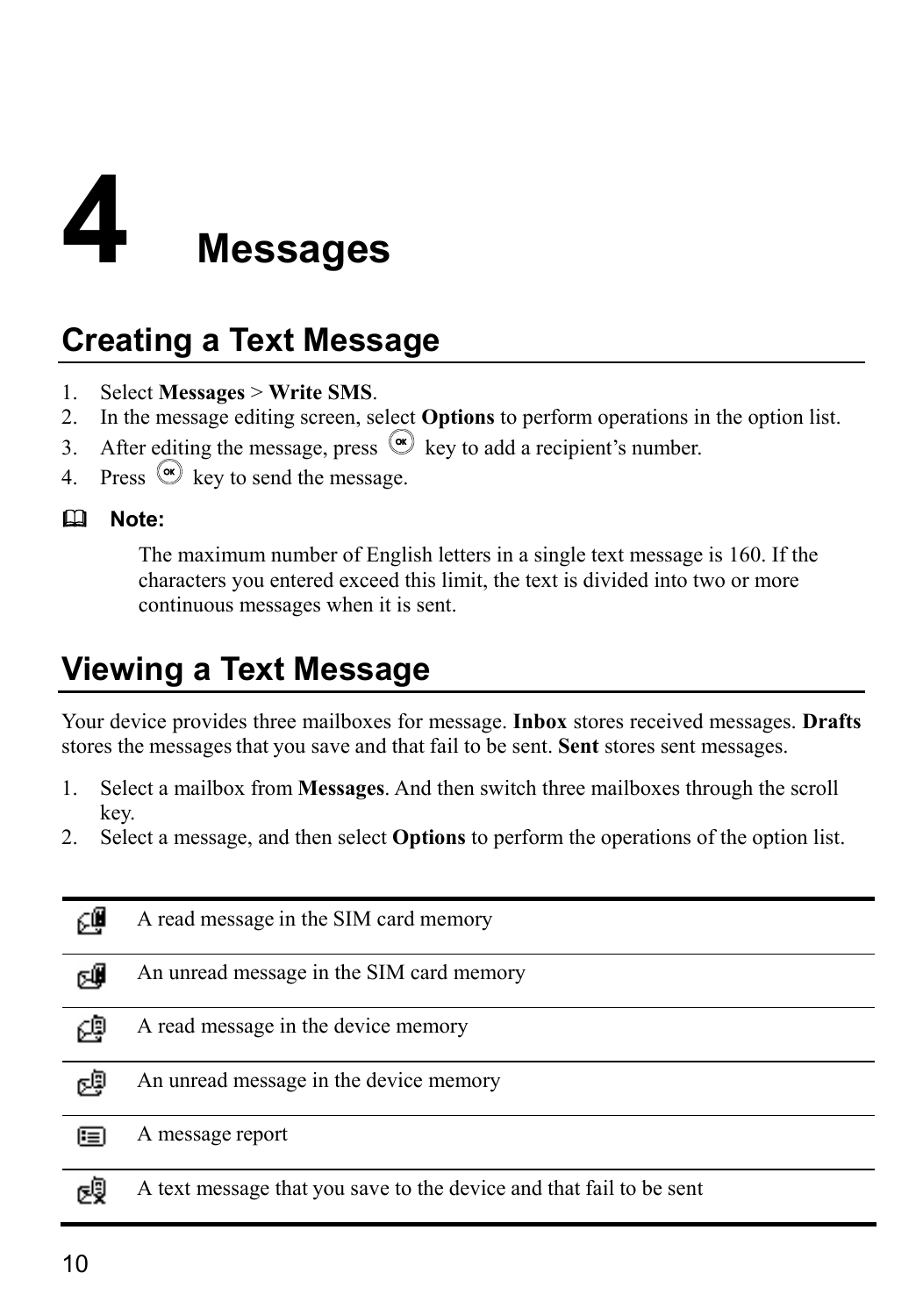| ρÿ | A text message that you save to the SIM card and that fail to be sent |
|----|-----------------------------------------------------------------------|
| 啰  | A text message that are sent and saved to the device                  |
| ⊳® | A text message that are sent and saved to the SIM card                |

## **Message Settings**

- 1. Select **Messages** > **Settings**.
- 2. Set the parameters related to messages.

## **Delete All**

You can select **Messages** > **Delete all** to delete the messages in **Inbox**, **Sent** or **Drafts.**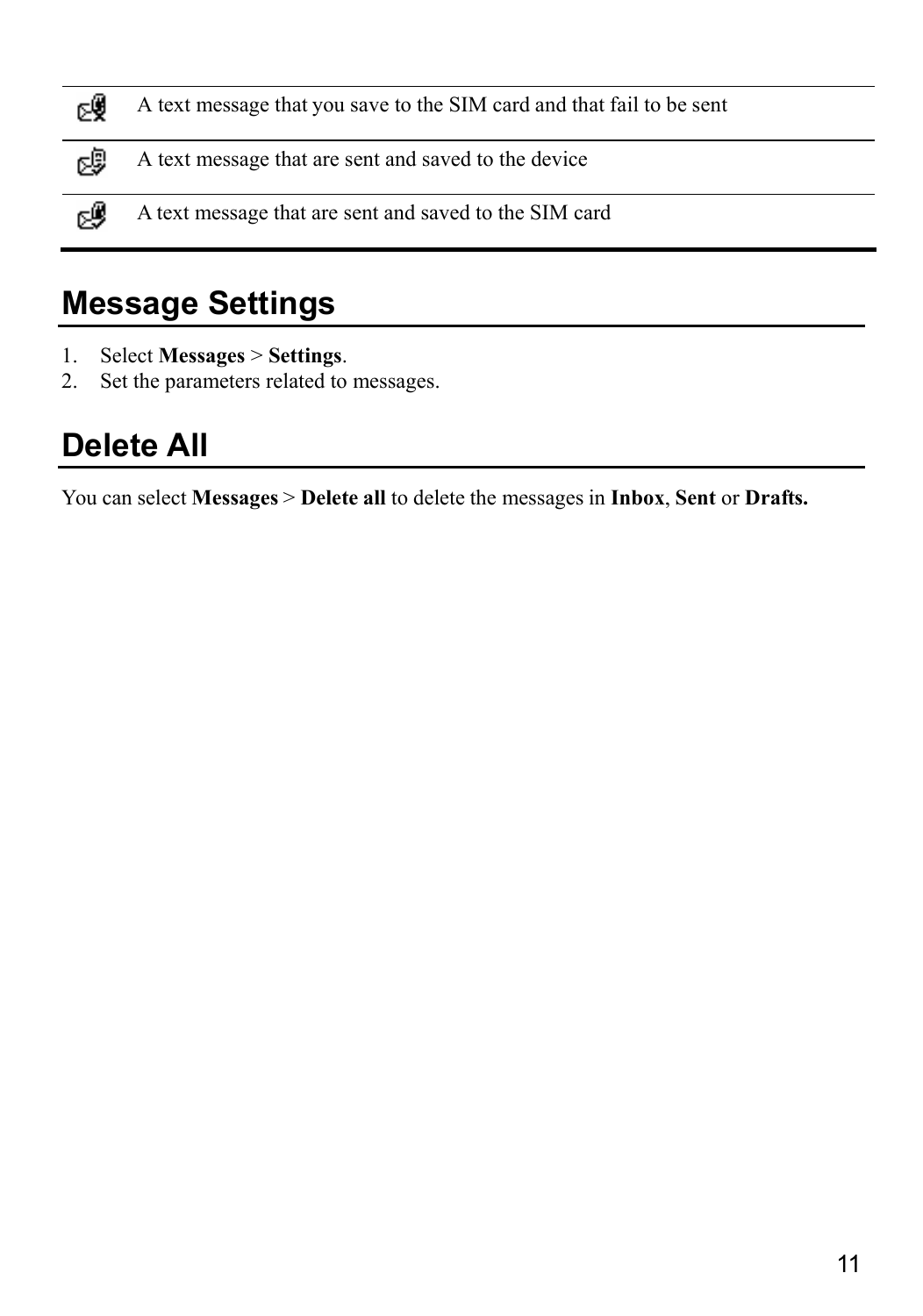## **5 Call log**

## **Viewing the Call Records**

Select **Call Log** in the main menu and then press  $\widehat{\triangle}$  or  $\widehat{\triangle}$  to select **Missed**. **Received** or **Dialed**. Then select **Options** for the following operations.

- Edit the number before making a call.
- Send a message.
- Save the number of the selected record.
- Make a voice call.
- View the details of the selected record.
- Delete the selected record.
- Mark/unmark a record or all records.

## **Other Operations**

#### **Calls Status**

Select **Call Log** > **Calls status** to display the information about voice calls. In the voice call, you can select **Reset** to clear all records.

#### **Delete all**

Select **Call Log** > **Delete all** to delete the records of **All calls**, **Missed**, **Received** or **Dialed**.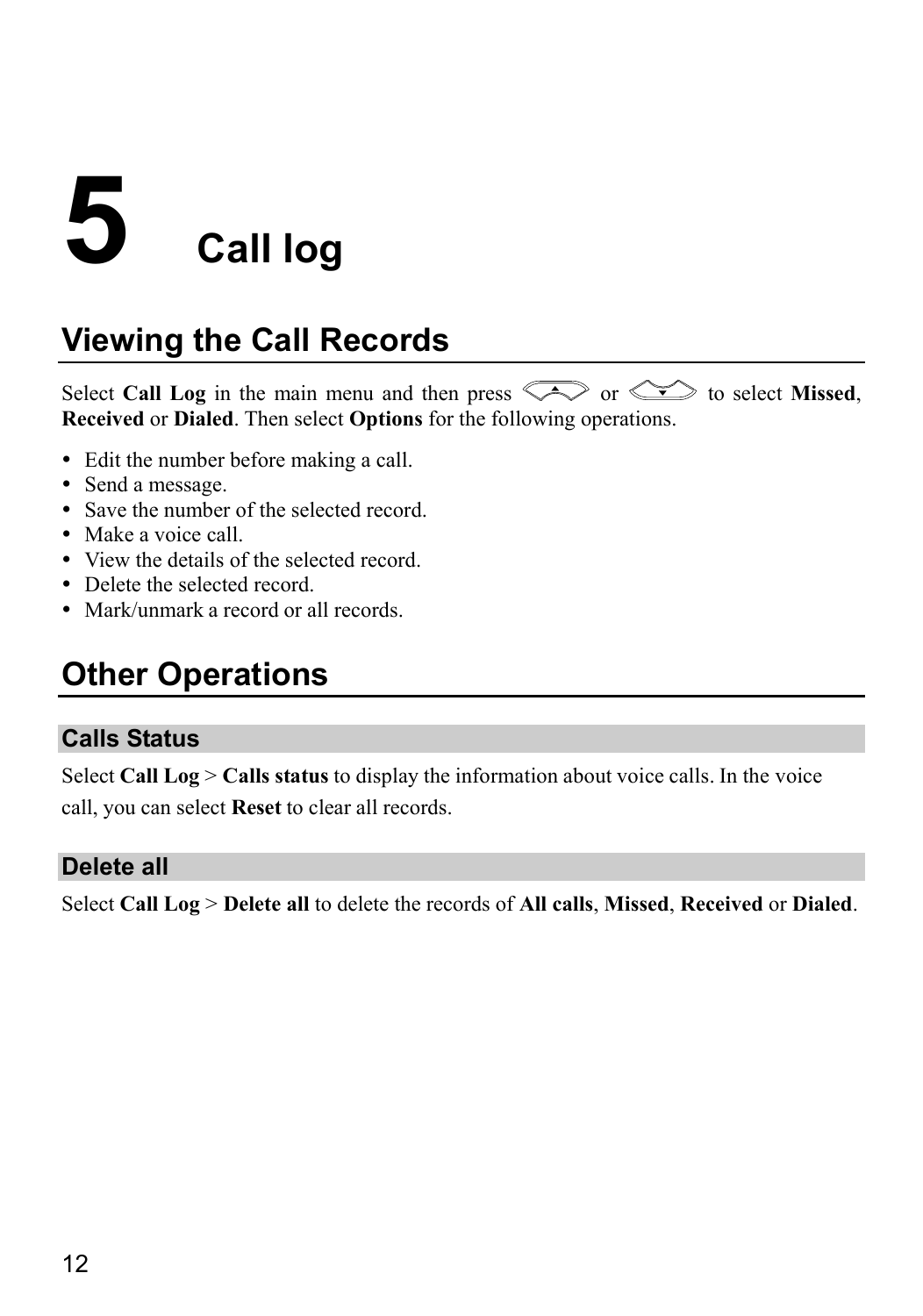## **6 Tools**

## **Alarms**

Select **Tools** > **Alarms**. You can select one alarm from the list, and then press  $\circledcirc$  key to set an alarm clock.

When it is time for an alarm clock to ring, the tone sounds and a prompt is displayed. Press any key to stop it, or select snooze or stop the prompt.

If your device is powered off, the alarm can still ring. When it rings, you can choose to power on the device.

Select an alarm clock from the list, and press **Left soft key** to deactivate it.

## **Calendar**

Select **Tools** > **Calendar** and select **Options**. You can perform the **Go to...** operation to go to a certain date directly from the month view screen.

## **Calculator**

Select **Tools** > **Calculator**.

- Press the numeric keys to enter the figures.
- Press the scroll key to enter the operators.
- Press **Left soft key** to clear.
- y Press **Right soft key** to exit **Calculator**.
- Press # key to enter a radix point.
- Press  $\odot$  to enter an equal mark.

## **World Time**

Select **Tools** > **World Time**. You can view the time of important cities around the world. To switch among the time zones, press  $\mathcal{V}$ . To set the device to DST (daylight saving time), switch to the desired time zone and then select **Options** > **Set time zone**.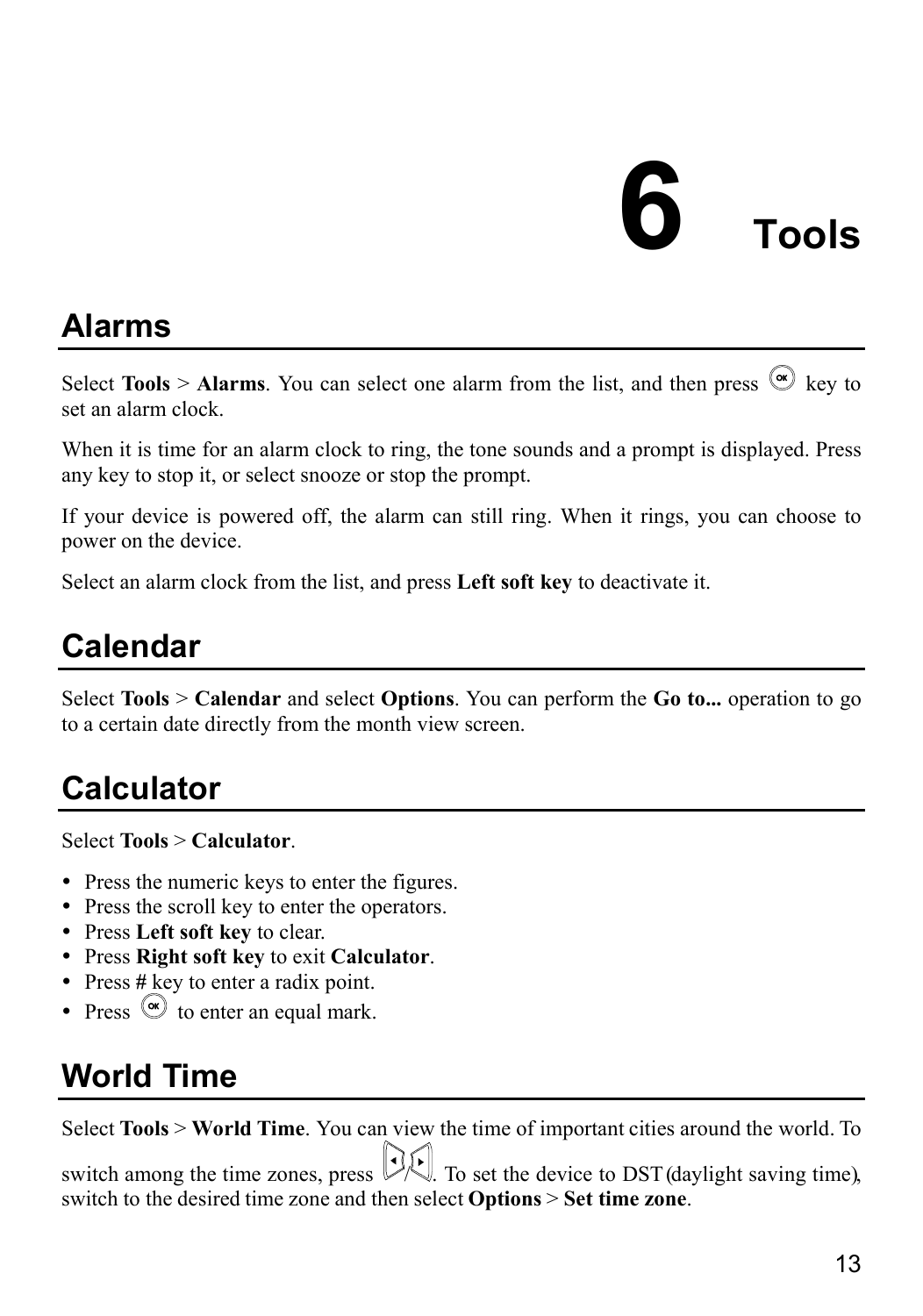# **7 Profiles**

## **Selecting a Profile**

- 1. In the **Profiles** screen, select a profile.
- 2. Activate the selected profile.
- Press  $\circledcirc$  to activate it.
- Select **Options** and select **On** to activate it.

## **Editing a Profile**

- 1. In the **Profiles** screen, select a profile.
- 2. Select **Options** and select **Edit** to set it.
- Select a ring tone for incoming calls.
- Select a message tone.
- Adjust the volume of rings.
- Adjust the volume of keys.
- Adjust the volume of prompts.
- Activate or deactivate the power-on and power-off tones.

#### **Note:**

- y You can select a profile, and then select **Options** and select **Rename** to change the name of the profile.
- You cannot rename any profile preset in your device.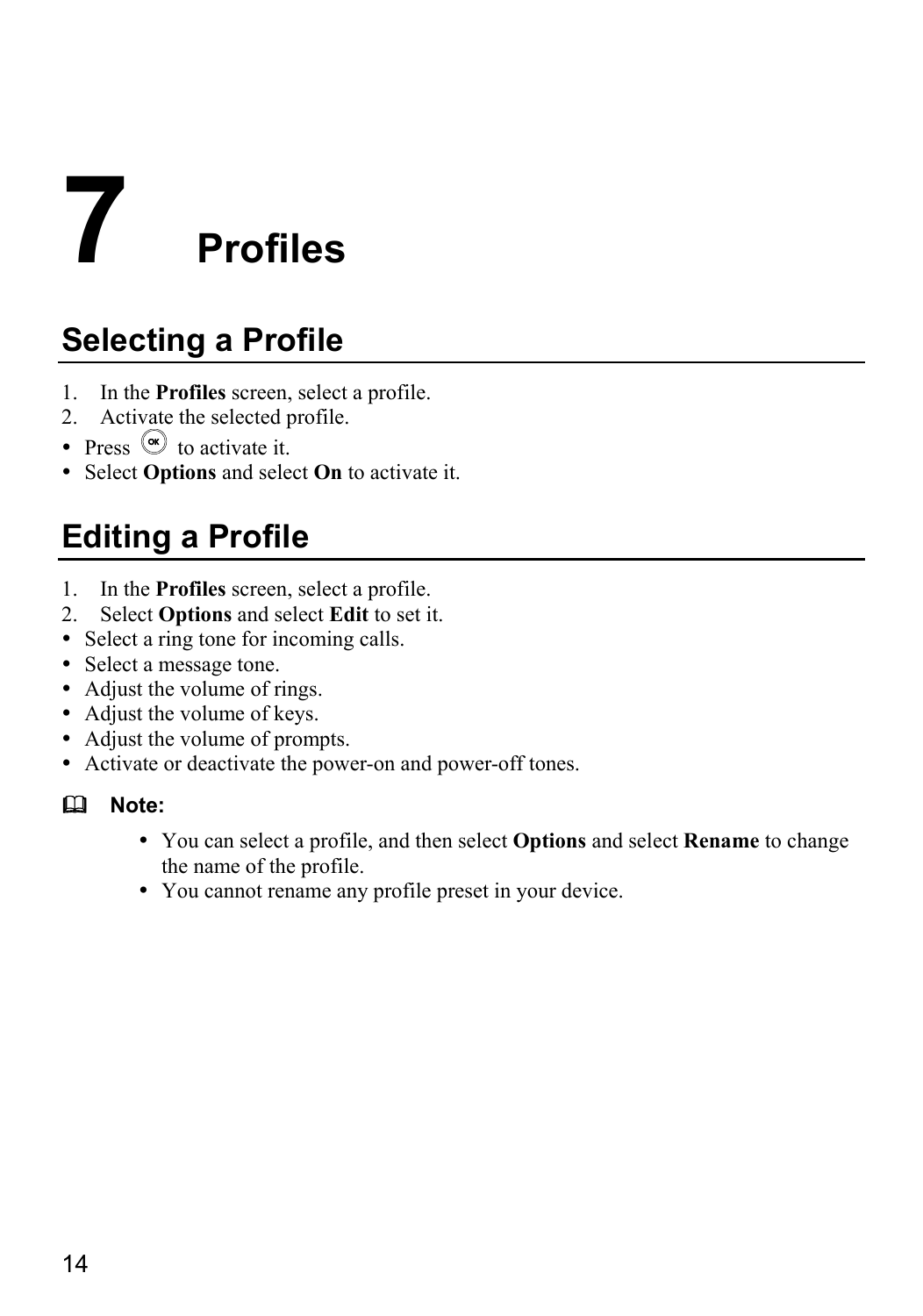## **8 Settings**

## **Phone Settings**

Select **Settings** > **Phone settings**. You can change the settings of the device.

- y Select a language. You can also select **Auto** to set it to be the same as the language that is used in your SIM card.
- Set the language used to enter text.
- Change the system time for the device.
- Change the display format of the date.
- Assign the frequently used functions to the keys as shortcut keys.
- Set the keypad lock period. If there is no operation on the device within a preset period of time, the keypad is locked automatically. You can press the  $*$  key, then press  $\circledcirc$  to unlock the keypad.

#### **Note:**

If the device is not used for a long time without adapter or battery, you may need to reset the time after switching the device on.

## **Display Settings**

In the **Settings** screen, select **Display Settings**.

- Set the contrast level of the display.
- Set the delay time of backlight.
- Enter a greeting message that appears on the screen when you power on your device.

## **Call Settings**

#### **Minute Alert**

If the function is activated, your device notifies you of the call duration by giving an alert several seconds before the end of each minute.

#### **Auto Dial**

If the function is activated, the number you key in is dialed automatically at the time you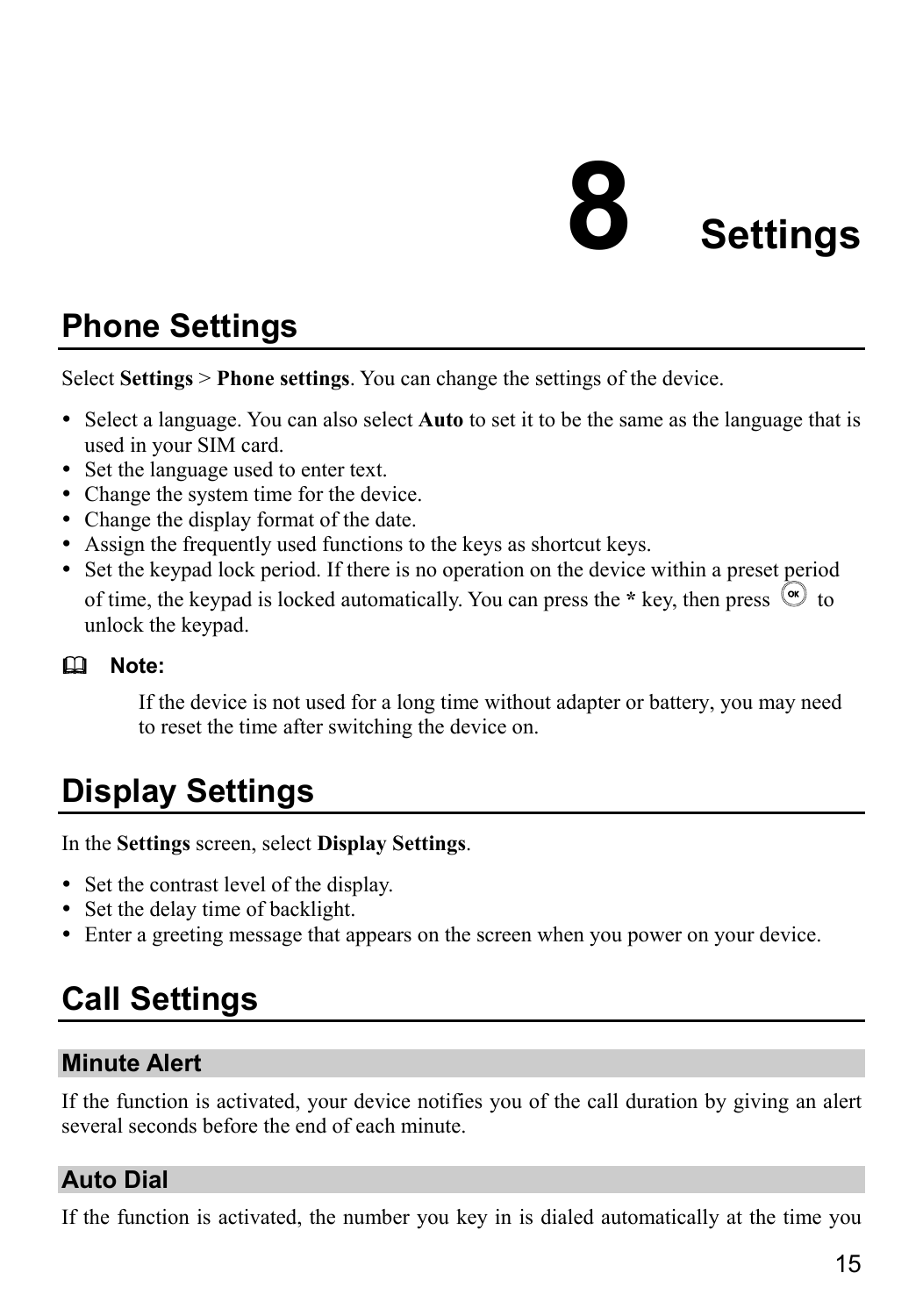set.

## **Call Forwarding**

When you can not to answer the phone or you want to forward a call, you can use this function.

### **Call Barring**

This function allows you to restrict specific types of incoming and outgoing calls on your device.

The function is network-dependent. For more information, consult your service provider.

## **Call Waiting**

When you are in a conversation, you can answer a third call by activating this function.

The function is network-dependent. For more information, consult your service provider.

### **Calling ID**

This function allows you to select whether to display your number on the phone of the party who calls you.

The function is network-dependent. For more information, consult your service provider.

### **Select Line**

It is used to set the call line for your device. Two options are available: **Line 1** and **Line 2**.

#### **My Number**

With this function, you can save your own numbers in the SIM card. You can select **Options** to edit or delete the records.

#### **Call Barring Password**

This function is used to change the password for call barring. Select **Call barring password** from the **Call settings** screen. Now you can change the call barring password.

#### **Note:**

The old call barring password is provided by your network operator if it is the first time for you to change the password.

## **Network**

You can change the settings for the network. Select **Settings** > **Network** for following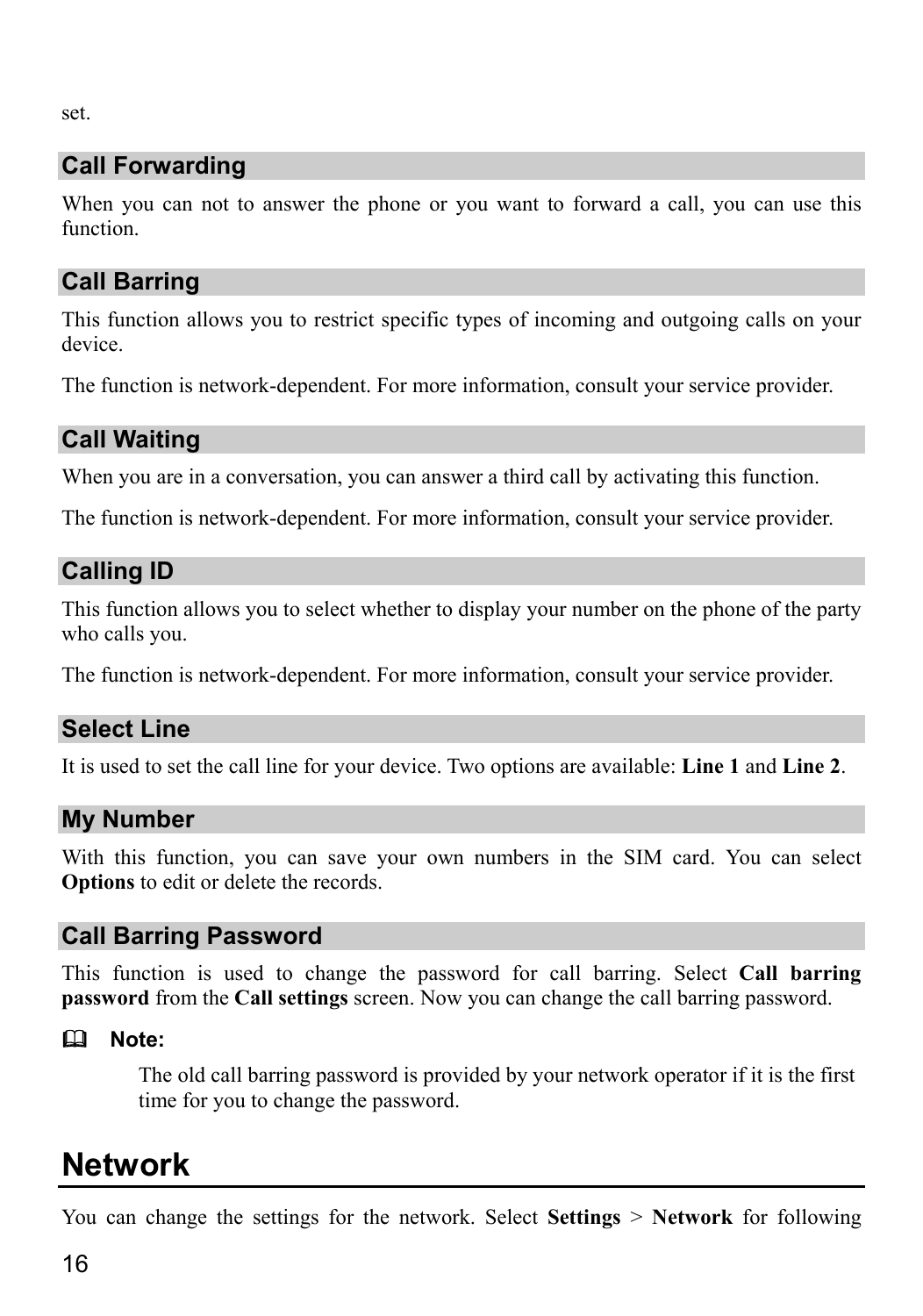options: **Mode**, **Select network**.

## **Security**

You can change the settings related to the device security. Select **Settings** > **Security**, and then select the following security setting items.

#### **Reset**

This option is used to reset user configurations of the device settings to the factory settings.

#### **Password Lock**

This option is used to enable or disable Phone lock and PIN lock.

#### **Change Password**

- 1. Select **Security** > **Change password**.
- 2. Select one item.
- 3. Enter the old password (The initial phone password is 0000.)
- 4. Enter a new password.
- 5. Enter the new password again to confirm.
- **Note:** 
	- y To modify the PIN code, you must set **PIN lock** to **On** firstly.
	- If you enter the wrong PIN or PIN2 for three times, the SIM card is locked. You need the PUK or PUK2 code to unlock the SIM card. If you enter the wrong PUK or PUK2 code for 10 times in total, the SIM card is locked permanently.
	- The PUK or PUK2 code is delivered with the SIM card. If you do not receive the code or forget it, contact your service provider.

#### **Fixed Dialer Number**

If your SIM card supports the Fixed Dialer Number (FDN) function, you can select **Security** > **Fixed dialer number** to set the limit for phone numbers.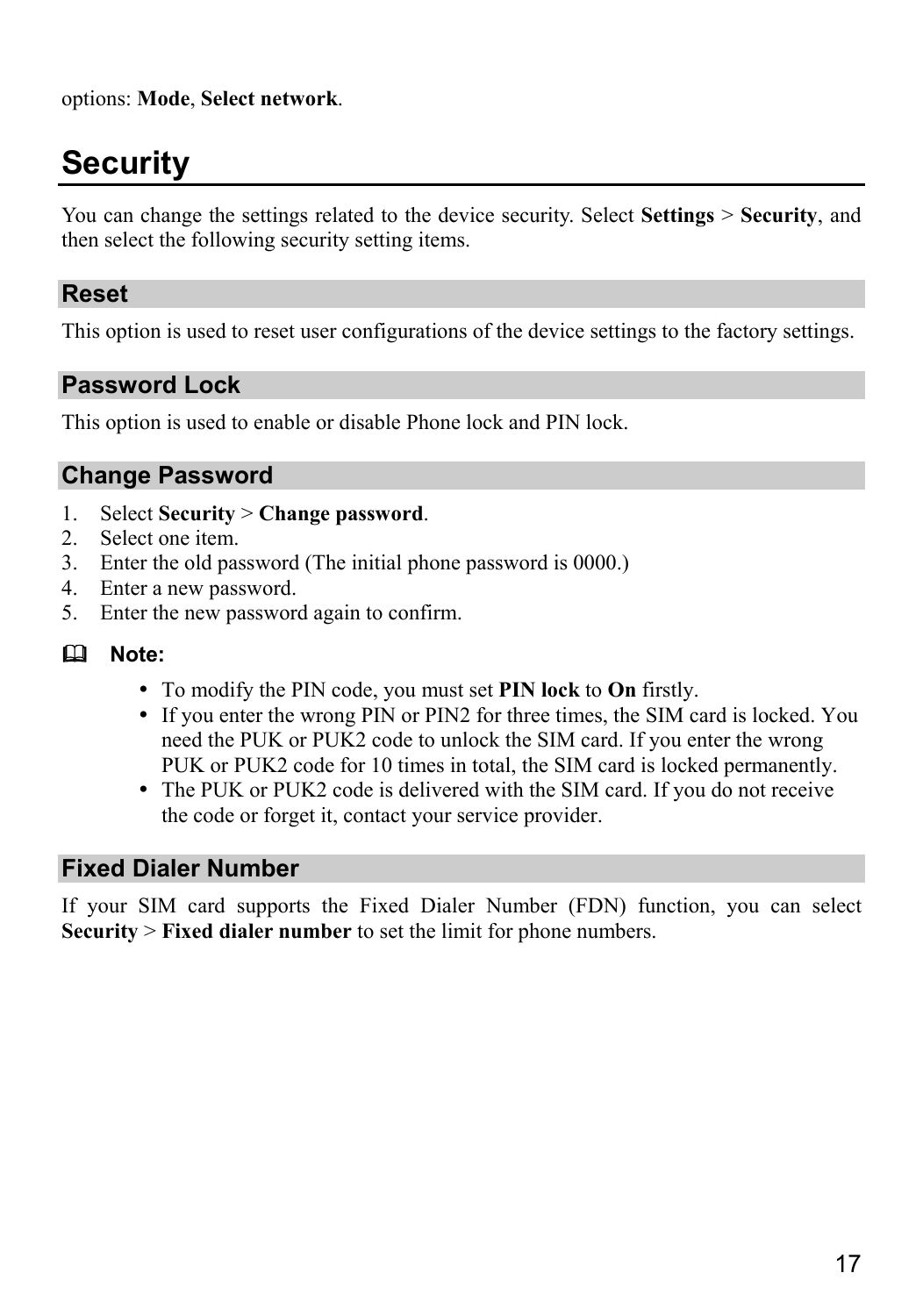# **9 Wireless Data Service**

## **Installing Management Program**

This section introduces how to install the management program and the hardware driver. The procedures are for your reference only.

This takes the Windows XP operating system (OS) as an example to describe how to configure your computer. For other OSs, the configurations may be different and you need to configure them as required.

#### **Note:**

The OS configuration requirement of a PC: Windows 2000, Windows XP, Vista (32-bit or 64 bit).

- 1. Use the USB cable to connect the device and a PC.
- 2. The system finds the new hardware and installs the modem driver automatically.
- 3. The installation program automatically starts. Then, the installation interface appears.

#### **Note:**

- If the above interface doesn't appear, restart the device.
- If the installation program does not automatically start, find the setup.exe file and double-click it to start the installation.
- 4. According to the instructions, click **Next** to proceed.
- 5. Read **License Agreement** carefully. Then select **I Agree** and click **Next**.
- 6. Select an installation path and click **Next**.

#### **Note:**

If you do not select a path, the default path is used. You can click **Browse…** to change the path.

- 7. In the **Folder** text box, enter the name. Then click **Next.**
- 8. If a prompt indicating that the software has not passed **Windows Logo** testing is displayed, click **Continue Anyway** to proceed.
- 9. Click **Close** to complete.
- 10. A shortcut icon appears on the PC desktop and then the device is restarted.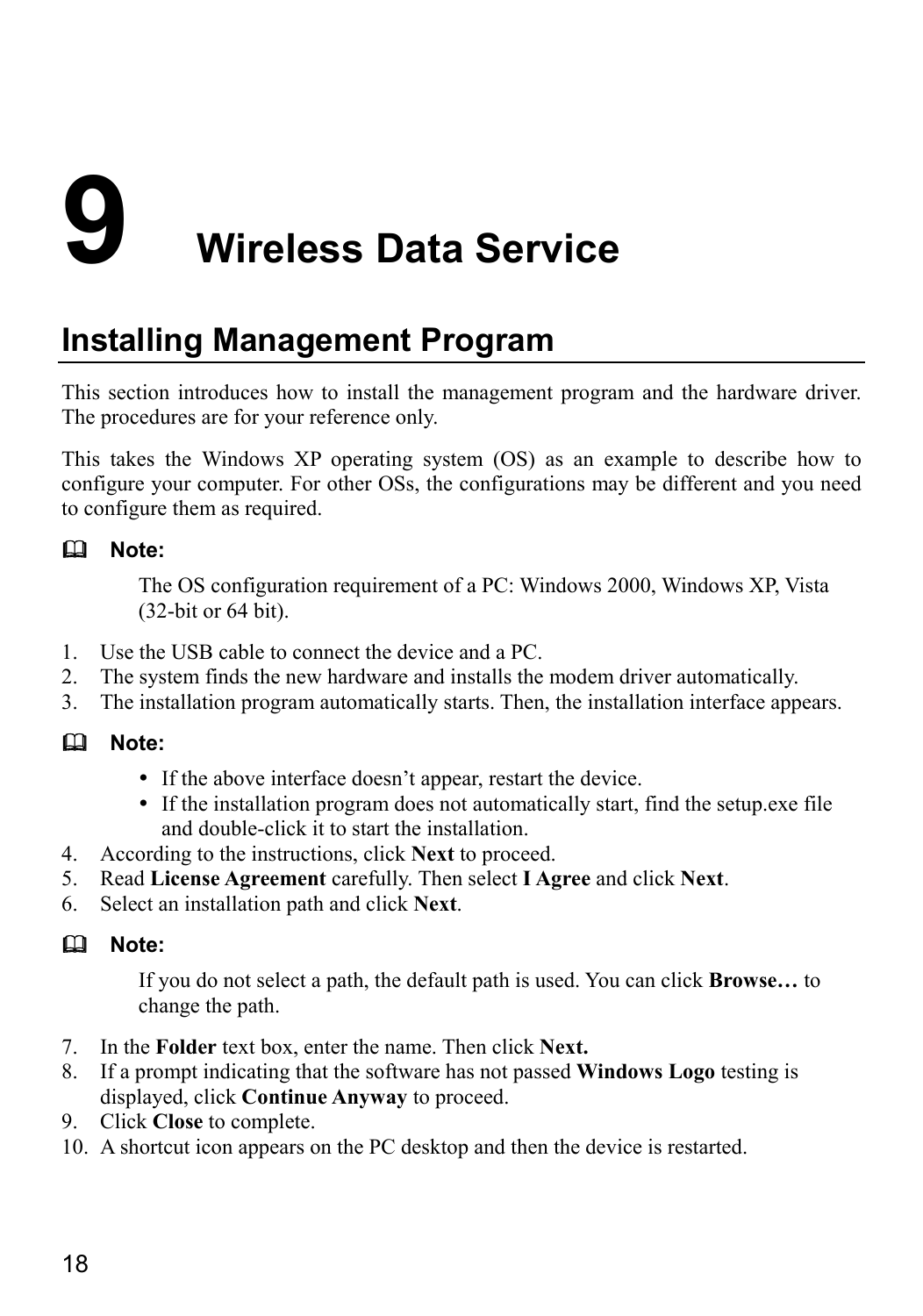## **Applying the Data Service**

You can apply and enjoy such data services as Web browse. For details, consult your service provider. The procedures are for your reference only.

- 1. Double click the newly created **FWT Connect** icon.
- 2. Click **Yes** and continue to **FWT Wireless Connection Setting** window, and then select **New** to create a new profile.
- 3. Enter **Profile Name**, **Username** & **Password** and save the profile and click **OK**.
- 4. Click **Connect to dial up**. After the login completes, you can access the Internet.

#### **Note:**

- The profile information varies with networks. For details, consult your service provider.
- The connection rate shown after the dial-up is connected may be the connection rate of the data port. For details, consult your service provider.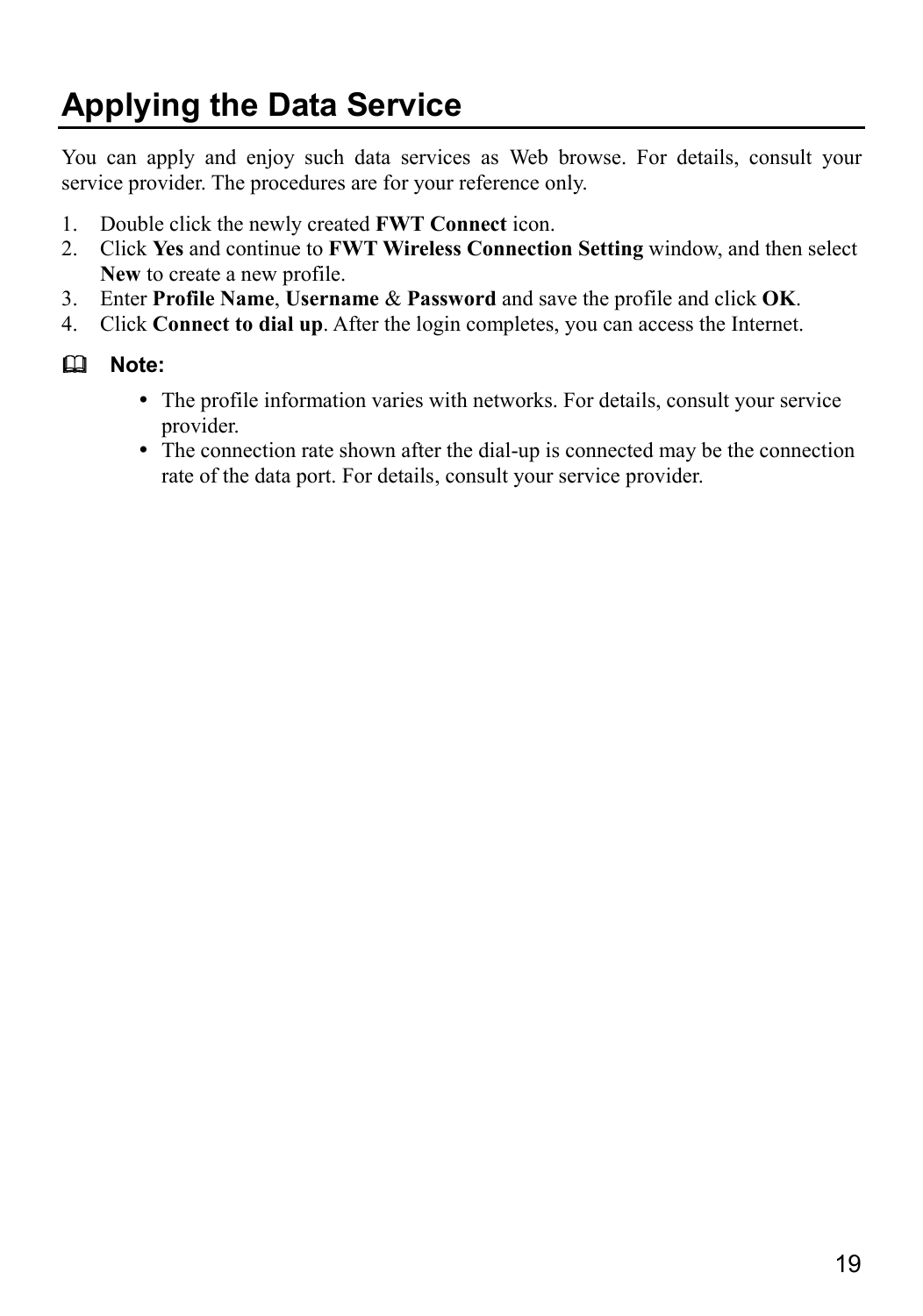# **10 Warnings and Precautions**

This section contains important information pertaining to the operating instructions of your device. It also contains information about how to use the device safely. Read this information carefully before using your device.

### **Electronic Device**

Power off your device if using the device is prohibited. Do not use the device when using the device causes danger or interference with electronic devices.

## **Medical Device**

- Follow rules and regulations set forth by hospitals and health care facilities. Do not use your device when using the device is prohibited.
- y Pacemaker manufacturers recommend that a minimum distance of 15 cm be maintained between a device and a pacemaker to prevent potential interference with the pacemaker. If you are using a pacemaker, use the device on the opposite side of the pacemaker and do not carry the device in your front pocket.
- Some wireless devices may affect the performance of hearing aids. For any such problems, consult your service provider.

## **Potentially Explosive Atmosphere**

Power off your device in any area with a potentially explosive atmosphere, and comply with all signs and instructions. Areas that may have potentially explosive atmospheres include the areas where you would normally be advised to turn off your vehicle engine. Triggering of sparks in such areas could cause an explosion or a fire, resulting in bodily injuries or even deaths. Do not power on your device at refueling points such as service stations. Comply with restrictions on the use of radio equipment in fuel depots, storage, and distribution areas, and chemical plants. In addition, adhere to restrictions in areas where blasting operations are in progress. Before using the device, watch out for areas that have potentially explosive atmospheres that are often, but not always, clearly marked. Such locations include areas below the deck on boats, chemical transfer or storage facilities, and areas where the air contains chemicals or particles such as grain, dust, or metal powders. Ask the manufacturers of vehicles using liquefied petroleum gas (such as propane or butane) whether this device can be safely used in their vicinity.

## **Traffic Security**

• Do not use your device while driving, and observe the local laws and regulations.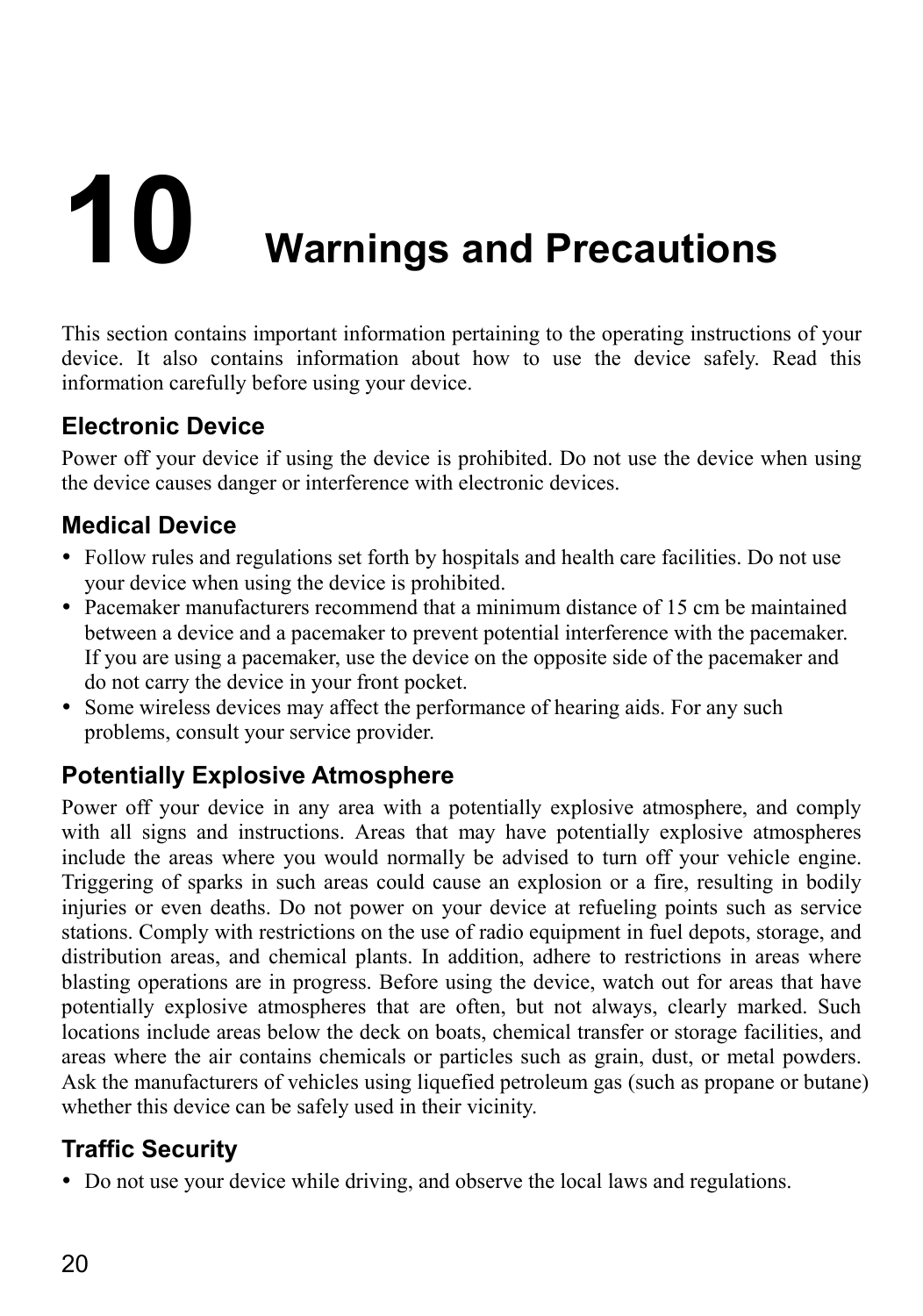• Do not use your device while flying in an aircraft. Power off your device before boarding an aircraft. Using wireless devices in an aircraft may cause danger to the operation of the aircraft and disrupt the wireless telephone network. It may also be considered illegal.

## **Operating Environment**

- Do not use or charge the device in dusty, damp, and dirty places or places with magnetic fields. Otherwise, it may result in a malfunction of the circuit.
- On a stormy day with thunder, do not use your device, to prevent any danger caused by lightning.
- y When you are on a call, do not touch the antenna. Touching the antenna affects the call quality and results in increase in power consumption. As a result, the talk time and the standby time are reduced.
- Use accessories authorized by the manufacturer. Using unauthorized accessories will render the warranty null and void.
- Because the device needs to disperse heat during working, place the device and the power supply in a ventilated and shady place. Never cover the device, put objects on it, or place it near water, fire as well as inflammable and explosive materials.
- $\bullet$  The antenna(s) used for this transmitter must be installed by keeping a minimum distance of 20 cm from all persons.
- Keep the ambient temperature between  $-10^{\circ}$ C and  $45^{\circ}$ C while the device is being charged. Keep the ambient temperature between -10°C to 55°C for using the device powered by a battery.

## **Safety of Children**

Comply with all precautions with regard to children's safety. Letting the child play with your device or its accessories, which may include parts that can be detached from the device, may be dangerous, as it may present a choking hazard. Ensure that small children are kept away from the device and accessories.

## **Accessories**

Use the accessories delivered only by the manufacturer. Using accessories of other manufacturers or vendors with this device model may invalidate any approval or warranty applicable to the device, result in the non-operation of the device, and cause danger.

## **Battery and Charger**

- Unplug the charger from the electrical plug and the device when not in use.
- Do not connect two poles of the battery with conductors, such as metal materials, keys, or jewelries. Otherwise, the battery may be short-circuited and may cause injuries and burns on your body.
- Do not disassemble the battery or solder the battery poles. Otherwise, it may lead to electrolyte leakage, overheating, fire, or explosion.
- If battery electrolyte leaks out, ensure that the electrolyte does not touch your skin and eyes. When the electrolyte touches your skin or splashes into your eyes, wash your eyes with clean water immediately and consult a doctor.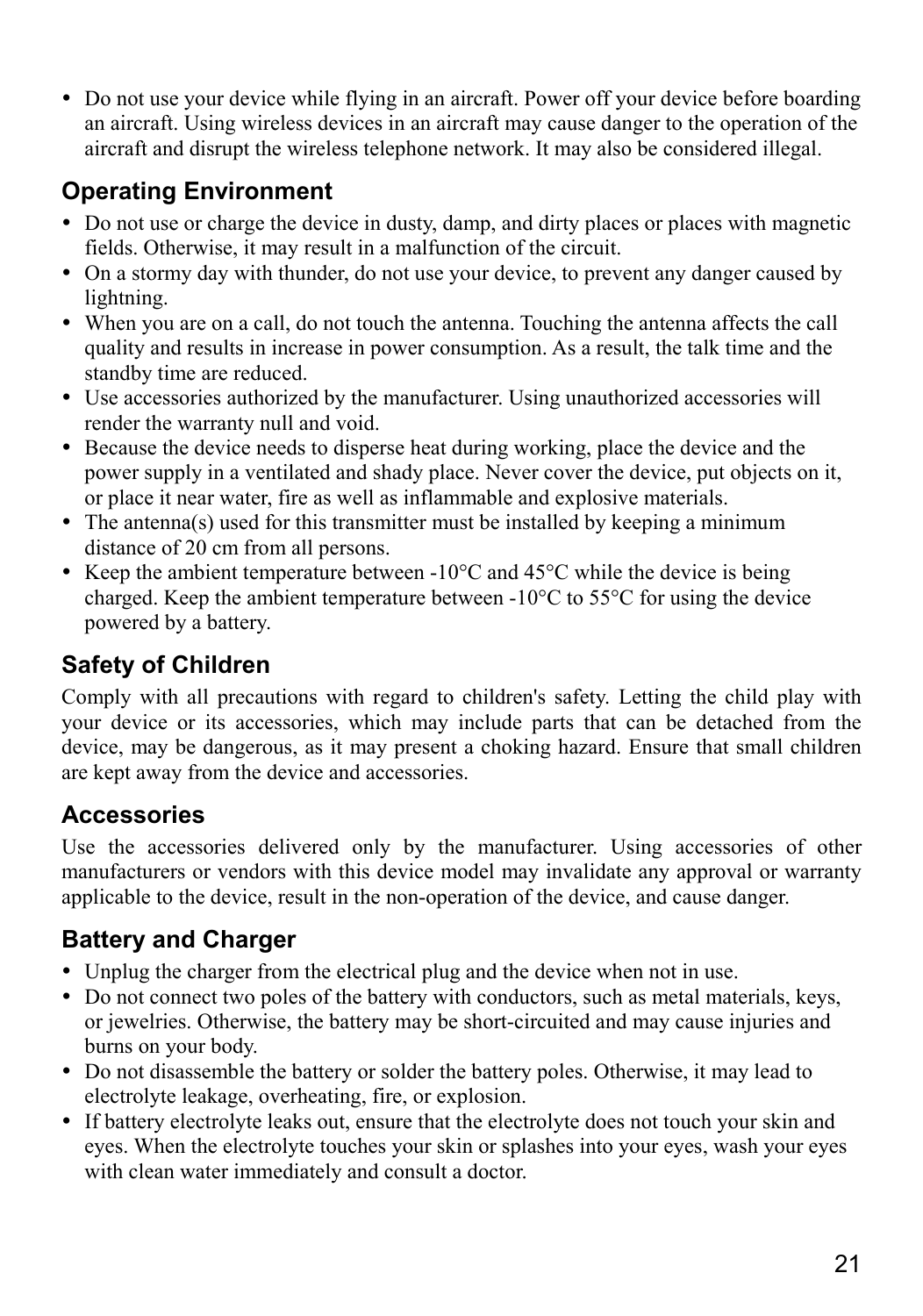- If there is a case of battery deformation, color change, or abnormal heating while you charge or store the battery, remove the battery immediately and stop using it. Otherwise, it may lead to battery leakage, overheating, explosion, or fire.
- If the power cable is damaged (for example, the cord is exposed or broken), or the plug loosens, stop using the cable at once. Otherwise, it may lead to an electric shock, a short circuit of the charger, or a fire.
- Do not dispose of batteries in fire as they may explode. Batteries may also explode if damaged.

## **Cleaning and Maintenance**

- The device, battery, and charger are not water-resistant. Keep them dry. Protect the device, battery, and charger from water or vapor. Do not touch the device or the charger with a wet hand. Otherwise, it may lead to a short circuit, a malfunction of the device, and an electric shock to the user.
- Do not place your device, battery, and charger in places where they can get damaged because of collision. Otherwise, it may lead to battery leakage, device malfunction, overheating, fire, or explosion.
- Do not place magnetic storage media such as magnetic cards and floppy disks near the device. Radiation from the device may erase the information stored on them.
- Do not leave your device, battery, and charger in a place with an extreme high or low temperature. Otherwise, they may not function properly and may lead to a fire or an explosion.
- Do not place sharp metal objects such as pins near the earpiece. The earpiece may attract these objects and hurt you when you are using the device.
- y Before you clean or maintain the device, power off the device and disconnect it from the charger.
- Do not use any chemical detergent, powder, or other chemical agents (such as alcohol and benzene) to clean the device and the charger. Otherwise, parts of the device may be damaged or a fire can be caused. You can clean the device and the charger with a piece of damp and soft antistatic cloth.
- Do not dismantle the device or accessories. Otherwise, the warranty on the device and accessories is invalid and the manufacturer is not liable to pay for the damage.

## **Emergency Call**

You can use your device for emergency calls in the service area. The connection, however, cannot be guaranteed in all conditions. You should not rely solely on the device for essential communications.

## **Disposal and Recycling Information**



This symbol on the device (and any included batteries) indicates that they should not be disposed of as normal household garbage. Do not dispose of your device or batteries as unsorted municipal waste. The device (and any batteries) should be handed over to a certified collection point for recycling or proper disposal at the end of their life.

For more detailed information about the recycling of the device or batteries,